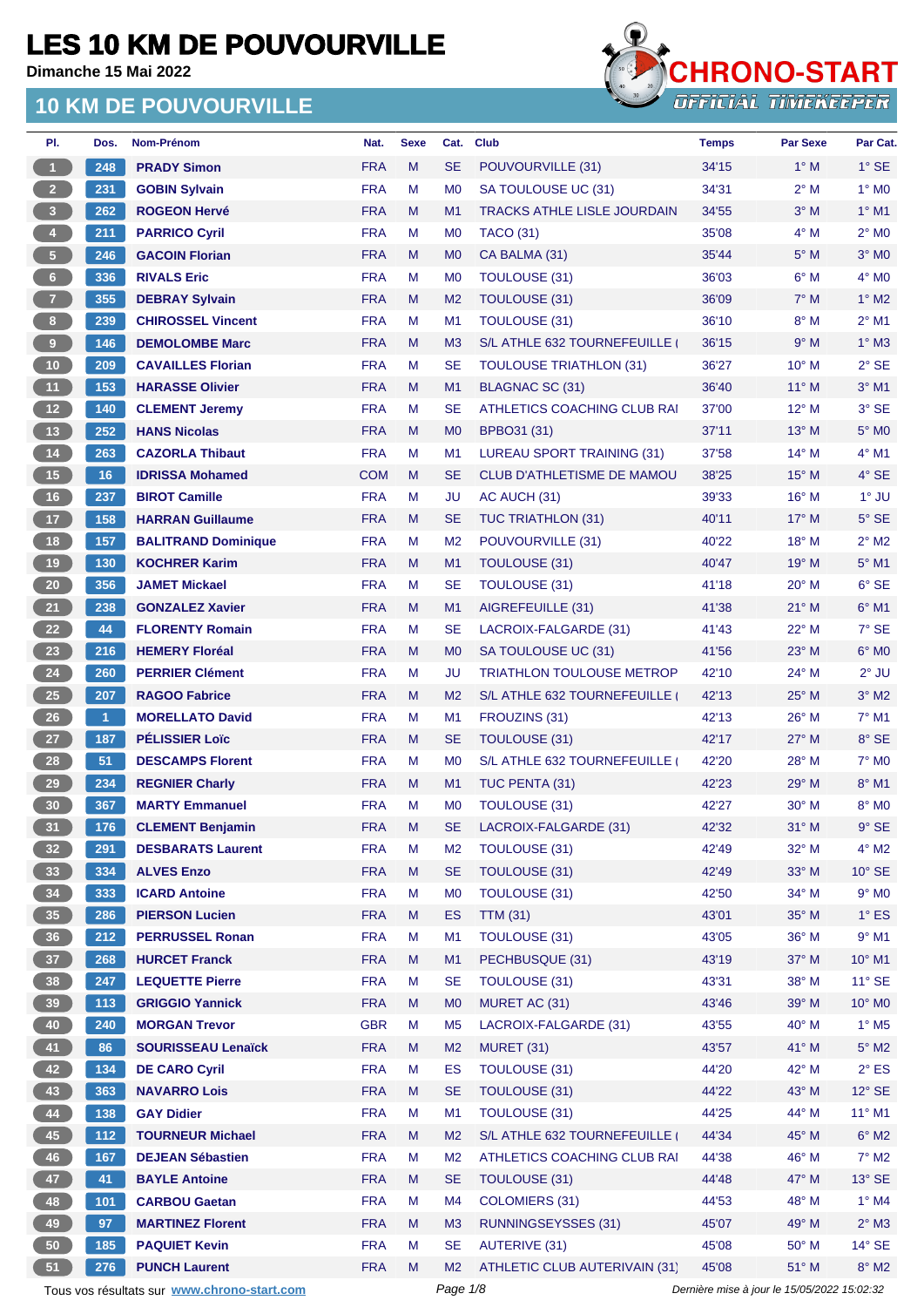**Dimanche 15 Mai 2022**



| PI.             | Dos.  | Nom-Prénom                                  | Nat.       | <b>Sexe</b> | Cat.           | <b>Club</b>                   | <b>Temps</b>                                | <b>Par Sexe</b>        | Par Cat.                   |
|-----------------|-------|---------------------------------------------|------------|-------------|----------------|-------------------------------|---------------------------------------------|------------------------|----------------------------|
| 52              | 193   | <b>HOMMEAU Titouan</b>                      | <b>FRA</b> | M           | <b>ES</b>      | FC OLORON (31)                | 45'11                                       | 52° M                  | $3°$ ES                    |
| 53              | 279   | <b>CHEVRIN Maleaume</b>                     | <b>FRA</b> | M           | <b>JU</b>      | <b>TOULOUSE (31)</b>          | 45'11                                       | 53° M                  | 3° JU                      |
| 54              | 109   | <b>MORINEAU Dominique</b>                   | <b>FRA</b> | M           | M <sub>5</sub> | CUGNAUX (31)                  | 45'11                                       | $54^{\circ}$ M         | $2^{\circ}$ M <sub>5</sub> |
| 55              | 183   | <b>ROLLAND Christophe</b>                   | <b>FRA</b> | м           | M <sub>3</sub> | S/L ATHLE 632 PLAISANCE DU TC | 45'14                                       | $55^{\circ}$ M         | $3°$ M $3$                 |
| 56              | 205   | <b>PONS Francis</b>                         | <b>FRA</b> | M           | M7             | CA BALMA (31)                 | 45'15                                       | $56^{\circ}$ M         | $1^\circ$ M7               |
| 57              | 349   | <b>CAYUELA Nicolas</b>                      | <b>FRA</b> | M           | <b>SE</b>      | <b>TOULOUSE (31)</b>          | 45'19                                       | 57° M                  | $15^\circ$ SE              |
| 58              | 50    | <b>GIMENO Fabri</b>                         | <b>ESP</b> | M           | M1             | <b>TOULOUSE (31)</b>          | 45'27                                       | $58^\circ$ M           | $12^{\circ}$ M1            |
| 59              | 159   | <b>RODRIGUES Florian</b>                    | <b>FRA</b> | М           | M <sub>2</sub> | <b>MURET (31)</b>             | 45'33                                       | 59° M                  | $9°$ M2                    |
| 60              | 102   | <b>CLAUD Laurent</b>                        | <b>FRA</b> | M           | M4             | SA TOULOUSE UC (31)           | 45'37                                       | $60^\circ$ M           | $2^{\circ}$ M4             |
| 61              | 202   | <b>VALL HERNANDEZ Marc</b>                  | <b>ESP</b> | M           | <b>SE</b>      | <b>TOULOUSE (31)</b>          | 45'41                                       | 61° M                  | $16°$ SE                   |
| 62              | 114   | <b>GRILLET Philippe</b>                     | <b>FRA</b> | M           | M <sub>6</sub> | CERCLE ATHL. CASTELSARRASII   | 45'59                                       | 62° M                  | $1^\circ$ M6               |
| 63              | 241   | <b>MATHIEU Bonizec</b>                      | <b>FRA</b> | М           | M <sub>0</sub> | CASTELNAU-D'ESTRETEFONDS (    | 46'00                                       | $63^\circ$ M           | 11° MO                     |
| 64              | 170   | <b>ALIS Romain</b>                          | <b>FRA</b> | M           | <b>SE</b>      | <b>TUC (31)</b>               | 46'04                                       | $64^{\circ}$ M         | $17^\circ$ SE              |
| 65              | 65    | <b>EVENO Vincent</b>                        | <b>FRA</b> | м           | <b>SE</b>      | ROQUES (31)                   | 46'07                                       | $65^{\circ}$ M         | $18^\circ$ SE              |
| 66              | 227   | <b>RAVAT Florent</b>                        | <b>FRA</b> | M           | M1             | <b>TOULOUSE (31)</b>          | 46'08                                       | 66° M                  | $13^{\circ}$ M1            |
| 67              | 321   | <b>VANDEMPLAS Benjamin</b>                  | <b>FRA</b> | М           | M <sub>1</sub> | <b>TOULOUSE (31)</b>          | 46'09                                       | $67^\circ$ M           | 14° M1                     |
| 68              | 251   | <b>GARCIA David</b>                         | <b>FRA</b> | M           | M <sub>3</sub> | CA BALMA (31)                 | 46'11                                       | 68° M                  | $4^\circ$ M3               |
| 69              | 150   | <b>VERGNIAUD Jean-Baptiste</b>              | <b>FRA</b> | М           | M <sub>1</sub> | <b>ASTROPODES (31)</b>        | 46'15                                       | 69° M                  | $15^{\circ}$ M1            |
| 70              | 244   | <b>EBERHARDT Bastien</b>                    | <b>FRA</b> | M           | JU             | TOULOUSE (31)                 | 46'24                                       | $70^\circ$ M           | 4° JU                      |
| $71$            | 31    | <b>GADAT Sébastien</b>                      | <b>FRA</b> | М           | M1             | <b>MERVILLA (31)</b>          | 46'26                                       | $71^\circ$ M           | $16^{\circ}$ M1            |
| 72              | 249   | <b>FAU Cedric</b>                           | <b>FRA</b> | M           | M1             | <b>CRAHB (31)</b>             | 46'29                                       | $72^{\circ}$ M         | 17° M1                     |
| 73              | 267   | <b>MORENO Jose</b>                          | <b>FRA</b> | М           | M <sub>5</sub> | BPBO31 (31)                   | 46'33                                       | $73^\circ$ M           | $3^\circ$ M5               |
| 74              | 22    | <b>PERIQUET Corentin</b>                    | <b>FRA</b> | M           | <b>SE</b>      | <b>TOULOUSE (31)</b>          | 46'37                                       | $74^\circ$ M           | $19°$ SE                   |
| 75 <sub>2</sub> | 197   | <b>CHAUSSERIE-LAPREE Louis</b>              | <b>FRA</b> | М           | <b>SE</b>      | MONDONVILLE (31)              | 46'38                                       | 75° M                  | $20^\circ$ SE              |
| 76              | 359   | <b>CORDEIRO Eric</b>                        | <b>FRA</b> | M           | M4             | TOULOUSE (31)                 | 46'39                                       | 76° M                  | $3°$ M4                    |
| 77              | 259   | <b>LE MORTELLEC Ronan</b>                   | <b>FRA</b> | М           | M <sub>1</sub> | <b>TOULOUSE (31)</b>          | 46'40                                       | $77^\circ$ M           | 18° M1                     |
| 78              | 319   | <b>BERCEAU Paul</b>                         | <b>FRA</b> | M           | M <sub>0</sub> | <b>TOULOUSE (31)</b>          | 46'41                                       | $78^\circ$ M           | 12° M <sub>0</sub>         |
| 79              | 175   | <b>LEGOUY Nicolas</b>                       | <b>FRA</b> | M           | <b>SE</b>      | TOULOUSE (31)                 | 46'53                                       | 79° M                  | $21^\circ$ SE              |
| 80              | 72    | <b>CASTAIGNAU Guillaume</b>                 | <b>FRA</b> | M           | M1             | <b>TOULOUSE (31)</b>          | 46'58                                       | $80^\circ$ M           | $19^{\circ}$ M1            |
| 81              | 34    | <b>COLOMBAIN Lionel</b>                     | <b>FRA</b> | М           | M <sub>2</sub> | SA TOULOUSE UC (31)           | 46'59                                       | $81^\circ$ M           | $10^{\circ}$ M2            |
| 82              | 196   | <b>FERS Didier</b>                          | <b>FRA</b> | M           | M <sub>2</sub> | <b>TOULOUSE (31)</b>          | 47'03                                       | $82^\circ$ M           | $11^{\circ}$ M2            |
| 83              | 156   | <b>NAVARRO Erik</b>                         | <b>FRA</b> | М           | <b>SE</b>      | AVIGNON LE PONTET TRIATHLOI   | 47'05                                       | 83° M                  | 22° SE                     |
| 84              | 233   | <b>CLAVERIE Tristan</b>                     | <b>FRA</b> | M           | <b>SE</b>      | <b>TUC (31)</b>               | 47'10                                       | 84° M                  | $23^\circ$ SE              |
| 85              | 274   | <b>AUGE Jerome</b>                          | <b>FRA</b> | M           | <b>SE</b>      | TOULOUSE (31)                 | 47'15                                       | 85° M                  | 24° SE                     |
| 86              | 230   | <b>LAGRAULET Marion</b>                     | <b>FRA</b> | F.          | <b>SE</b>      | <b>ABJAT SUR BANDIAT (24)</b> | 47'24                                       | $1^{\circ}$ F          | $1^\circ$ SE               |
| 87              | 186   | <b>TRANNOY Pierre</b>                       | <b>FRA</b> | М           | <b>SE</b>      | <b>TOULOUSE (31)</b>          | 47'25                                       | $86^{\circ}$ M         | $25^{\circ}$ SE            |
| 88              | 165   | <b>GIORDAN Laurent</b>                      | <b>FRA</b> | M           | M <sub>2</sub> | <b>FONSORBES (31)</b>         | 47'30                                       | 87° M                  | 12° M2                     |
| 89              | 375   | <b>ABEGUILE Louis</b>                       | <b>FRA</b> | M           | <b>SE</b>      | TOULOUSE (31)                 | 47'43                                       | 88° M                  | $26^{\circ}$ SE            |
| 90 <sub>o</sub> | 198   | <b>SAUREL Frederic</b>                      | <b>FRA</b> | M           | M <sub>2</sub> | TOULOUSE (31)                 | 47'45                                       | 89° M                  | $13^{\circ}$ M2            |
| 91              | 311   | <b>MONTGAILLARD Gilles</b>                  | <b>FRA</b> | М           | M <sub>2</sub> | <b>TOULOUSE (31)</b>          | 47'51                                       | $90^\circ$ M           | 14° M2                     |
|                 |       |                                             |            | M           | <b>SE</b>      | <b>TOULOUSE (31)</b>          | 47'54                                       | 91° M                  | 27° SE                     |
| 92              | 366   | <b>OLCHEWSKY François</b>                   | <b>FRA</b> |             |                |                               |                                             |                        |                            |
| 93              | 42    | <b>GLAUDE Jerome</b>                        | <b>FRA</b> | M<br>F.     | M <sub>2</sub> | TRIATHLON CLUB LAURAGAIS (3)  | 47'56                                       | 92° M<br>$2^{\circ}$ F | $15^{\circ}$ M2            |
| 94              | 360   | <b>BOURSIN Anne Claire</b>                  | <b>FRA</b> |             | <b>SE</b>      | <b>TOULOUSE (31)</b>          | 48'05                                       |                        | $2°$ SE                    |
| 95              | $122$ | <b>BENETTI Yohan</b>                        | <b>FRA</b> | M           | <b>SE</b>      | RAMONVILLE (31)               | 48'07                                       | $93^\circ$ M           | 28° SE                     |
| 96              | 73    | <b>LACROIX Guillaume</b>                    | <b>FRA</b> | M           | M <sub>0</sub> | TOULOUSE (31)                 | 48'08                                       | 94° M                  | 13° MO                     |
| 97              | 40    | <b>FONTANEAU Francois</b>                   | <b>FRA</b> | М           | M <sub>0</sub> | <b>TOULOUSE (31)</b>          | 48'13                                       | 95° M                  | 14° MO                     |
| 98              | 18    | <b>BEFFARA Tony</b>                         | <b>FRA</b> | M           | <b>SE</b>      | CUGNAUX (31)                  | 48'14                                       | 96° M                  | $29^\circ$ SE              |
| 99              | 373   | <b>MEDA Clauthilde</b>                      | <b>FRA</b> | F.          | <b>SE</b>      | <b>TOULOUSE (31)</b>          | 48'22                                       | $3^{\circ}$ F          | $3°$ SE                    |
| 100             | 224   | <b>DUMAS Valentin</b>                       | <b>FRA</b> | M           | <b>JU</b>      | ROQUETTE (31)                 | 48'39                                       | 97° M                  | $5^\circ$ JU               |
| 101             | 195   | <b>ROBICHON Scott</b>                       | <b>FRA</b> | М           | <b>CA</b>      | AUCUN (31)                    | 48'40                                       | 98° M                  | 1° CA                      |
| $102$           | 305   | <b>MARLIN Donyphan</b>                      | <b>FRA</b> | M           | M <sub>0</sub> | TOULOUSE (31)                 | 48'47                                       | 99° M                  | 15° MO                     |
|                 |       | Tous vos résultats sur www.chrono-start.com |            |             | Page 2/8       |                               | Dernière mise à jour le 15/05/2022 15:02:32 |                        |                            |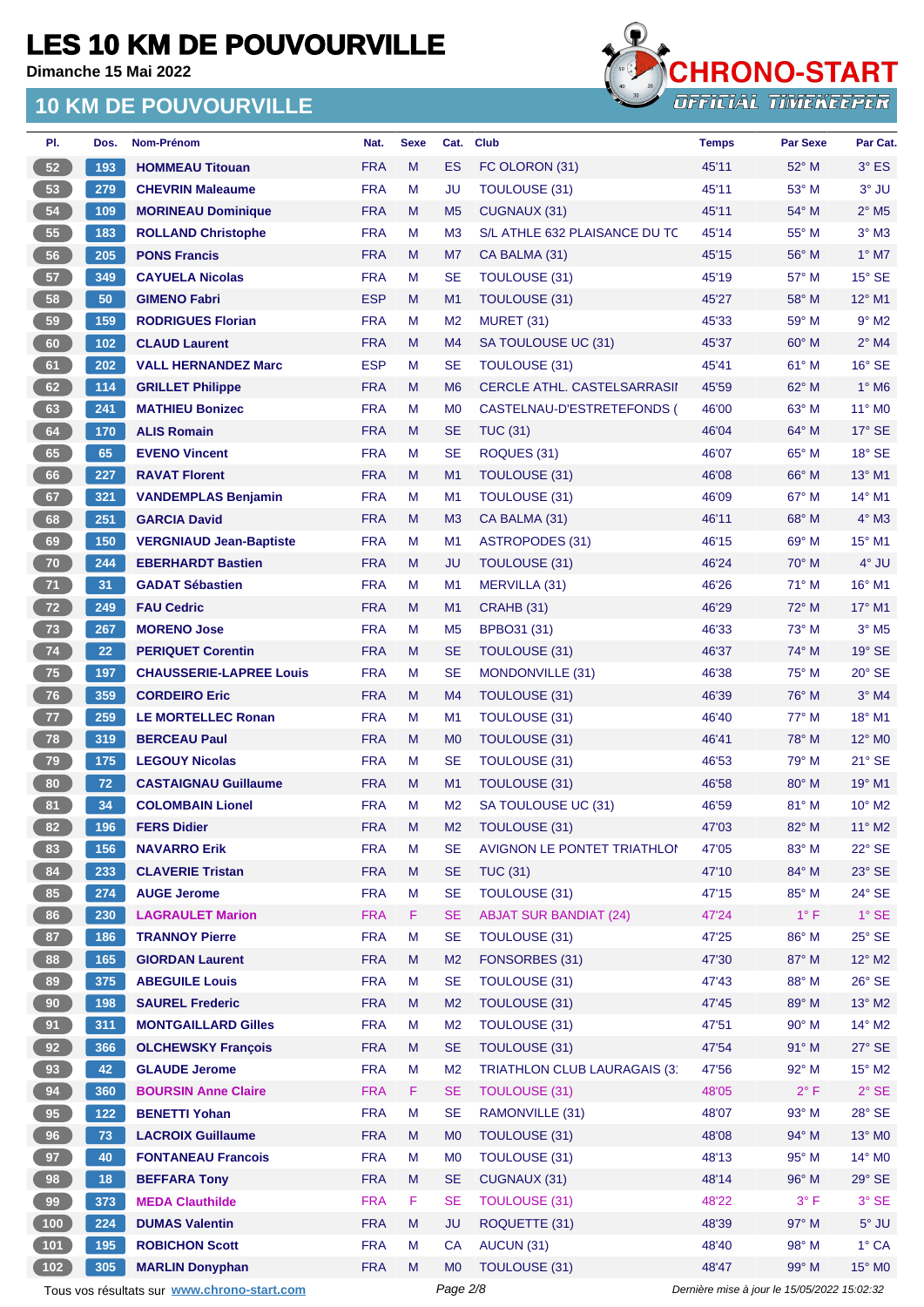**Dimanche 15 Mai 2022**



| PI.                | Dos. | Nom-Prénom                                  | Nat.       | <b>Sexe</b> | Cat.           | <b>Club</b>                        | <b>Temps</b> | <b>Par Sexe</b>                             | Par Cat.           |
|--------------------|------|---------------------------------------------|------------|-------------|----------------|------------------------------------|--------------|---------------------------------------------|--------------------|
| 103                | 253  | <b>GOUAZE Yvan</b>                          | <b>FRA</b> | M           | M <sub>3</sub> | TOULOUSE (31)                      | 48'52        | $100^\circ$ M                               | $5^\circ$ M3       |
| 104                | 281  | <b>SERGE Mercadal</b>                       | <b>FRA</b> | М           | M4             | <b>MONDONVILLE RUNNING CLUB (</b>  | 48'53        | 101° M                                      | $4^\circ$ M4       |
| 105                | 178  | <b>ASTRUC Eric</b>                          | <b>FRA</b> | M           | M4             | <b>BRUGUIERES (31)</b>             | 48'54        | 102° M                                      | $5^\circ$ M4       |
| 106                | 180  | <b>FRAGNIERE Axel</b>                       | <b>FRA</b> | M           | <b>SE</b>      | BEAUMONT-SUR-LEZE (31)             | 49'08        | $103^\circ$ M                               | 30° SE             |
| 107                | 181  | <b>ORSONI Matteo</b>                        | <b>FRA</b> | M           | <b>SE</b>      | TOULOUSE (31)                      | 49'11        | 104° M                                      | $31^\circ$ SE      |
| 108                | 75   | <b>OULD Clara</b>                           | <b>FRA</b> | F           | <b>SE</b>      | <b>TOULOUSE (31)</b>               | 49'20        | $4^{\circ}$ F                               | $4°$ SE            |
| 109                | 74   | <b>BELLOUARD Dorian</b>                     | <b>FRA</b> | M           | <b>SE</b>      | <b>TOULOUSE (31)</b>               | 49'20        | $105^\circ$ M                               | 32° SE             |
| $\boxed{110}$      | 96   | <b>THEARD Valentin</b>                      | <b>FRA</b> | M           | M <sub>1</sub> | <b>TOULOUSE (31)</b>               | 49'23        | $106^\circ$ M                               | $20^\circ$ M1      |
| $111$              | 280  | <b>DUMAS Bruno</b>                          | <b>FRA</b> | M           | M <sub>3</sub> | SAINT LARY AURE ATHLETISME (       | 49'24        | 107° M                                      | $6^\circ$ M3       |
| $112$              | 149  | <b>METENIER Thibault</b>                    | <b>FRA</b> | M           | <b>SE</b>      | SAINT JEAN (31)                    | 49'32        | $108^\circ$ M                               | 33° SE             |
| $113$              | 322  | <b>RABACHE Jérémy</b>                       | <b>FRA</b> | M           | M1             | <b>TOULOUSE (31)</b>               | 49'36        | 109° M                                      | $21^{\circ}$ M1    |
| $114$              | 380  | <b>HOURCADE Franck</b>                      | <b>FRA</b> | M           | <b>SE</b>      | TOULOUSE (31)                      | 49'36        | $110^\circ$ M                               | 34° SE             |
| $115$              | 203  | <b>LIAUD Francois</b>                       | <b>FRA</b> | M           | <b>SE</b>      | <b>CASTANET TOLOSAN (31)</b>       | 49'38        | $111^\circ$ M                               | 35° SE             |
| 116                | 184  | <b>MANON Emilien</b>                        | <b>FRA</b> | M           | M1             | VILLENOUVELLE (31)                 | 49'38        | $112^\circ$ M                               | 22° M1             |
| $117$              | 87   | <b>SANPONS Thomas</b>                       | <b>FRA</b> | M           | M <sub>0</sub> | BLAGNAC SC (31)                    | 49'39        | $113^\circ$ M                               | $16^\circ$ MO      |
| 118                | 295  | <b>PRECIGOUT Nicolas</b>                    | <b>FRA</b> | M           | M <sub>0</sub> | <b>CASTANET TOLOSAN (31)</b>       | 49'40        | $114^\circ$ M                               | 17° M0             |
| 119                | 261  | <b>BREZILLON Pascal</b>                     | <b>FRA</b> | M           | M <sub>3</sub> | RAMONVILLE SAINT AGNE (31)         | 49'40        | $115^\circ$ M                               | $7^\circ$ M3       |
| $120$              | 137  | <b>MORICE Pierre Edouard</b>                | <b>FRA</b> | м           | <b>SE</b>      | <b>RAMONVILLE SAINTE AGNE (31)</b> | 49'43        | $116^\circ$ M                               | 36° SE             |
| $121$              | 303  | <b>DEVILLERS Pierre</b>                     | <b>FRA</b> | M           | <b>SE</b>      | <b>TOULOUSE (31)</b>               | 49'45        | 117° M                                      | 37° SE             |
| $122$              | 177  | <b>SAUX Frederic</b>                        | <b>FRA</b> | M           | M <sub>0</sub> | <b>TOULOUSE (31)</b>               | 49'47        | $118^\circ$ M                               | $18^\circ$ MO      |
| 123                | 312  | <b>EL MALKI Medhi</b>                       | <b>FRA</b> | M           | M <sub>0</sub> | <b>TOULOUSE (31)</b>               | 49'58        | 119° M                                      | 19° M <sub>0</sub> |
| 124                | 330  | <b>BONNET Léon</b>                          | <b>FRA</b> | M           | <b>SE</b>      | <b>TOULOUSE (31)</b>               | 50'06        | $120^\circ$ M                               | 38° SE             |
| 125                | 192  | <b>GUILHAMASSÉ Véronique</b>                | <b>FRA</b> | F           | M <sub>2</sub> | LES ZINZINS DES COTEAUX 31 (3)     | 50'11        | $5^{\circ}$ F                               | $1^\circ$ M2       |
| $126$              | 377  | <b>LEDRU Christophe</b>                     | <b>FRA</b> | M           | M <sub>1</sub> | TOULOUSE (31)                      | 50'19        | $121^\circ$ M                               | 23° M1             |
| $127$              | 342  | <b>FAVERO Matthieu</b>                      | <b>FRA</b> | M           | M <sub>0</sub> | <b>TOULOUSE (31)</b>               | 50'24        | 122° M                                      | $20^\circ$ MO      |
| 128                | 343  | <b>FAVERO Sébastien</b>                     | <b>FRA</b> | M           | M <sub>1</sub> | <b>TOULOUSE (31)</b>               | 50'30        | $123^\circ$ M                               | 24° M1             |
| 129                | 294  | <b>LASCOUX Laurent</b>                      | <b>FRA</b> | M           | M <sub>2</sub> | BALMA (31)                         | 50'34        | $124^\circ$ M                               | 16° M2             |
|                    |      |                                             |            | F           | <b>SE</b>      |                                    |              |                                             |                    |
| 130                | 23   | <b>MUSBAHOU Zamimou</b>                     | <b>FRA</b> |             |                | <b>CLUB ATHLETISME DE MAMOUD?</b>  | 50'34        | $6^{\circ}$ F                               | $5^{\circ}$ SE     |
| 131                | 314  | <b>LIARD Laurent</b>                        | <b>FRA</b> | M           | M1             | <b>TOULOUSE (31)</b>               | 50'37        | $125^\circ$ M                               | 25° M1             |
| 132                | 173  | <b>DASSIEU Laurent</b>                      | <b>FRA</b> | M           | M <sub>3</sub> | <b>ACC RAMONVILLE (31)</b>         | 50'41        | $126^\circ$ M                               | $8^\circ$ M3       |
| 133                | 103  | <b>LABBE Tanguy</b>                         | <b>FRA</b> | M           | <b>SE</b>      | QUINT-FONSEGRIVES (31)             | 50'43        | 127° M                                      | 39° SE             |
| 134                | 79   | <b>ABADIE Jerome</b>                        | <b>FRA</b> | M           | M <sub>2</sub> | <b>TOULOUSE (31)</b>               | 50'44        | 128° M                                      | 17° M2             |
| 135                | 154  | <b>HUGUES Olivier</b>                       | <b>FRA</b> | M           | M1             | BALMA (31)                         | 50'46        | 129° M                                      | 26° M1             |
| 136                | 53   | <b>PETER Jean-Alexandre</b>                 | <b>FRA</b> | М           | M <sub>0</sub> | TOULOUSE (31)                      | 50'48        | 130° M                                      | 21° MO             |
| 137                | 298  | <b>MAUREL Frédéric</b>                      | <b>FRA</b> | M           | M3             | TOULOUSE (31)                      | 50'49        | 131° M                                      | $9°$ M3            |
| 138                | 213  | <b>MANESENKOW Patrick</b>                   | <b>FRA</b> | М           | M <sub>5</sub> | PINS-JUSTARET (31)                 | 51'03        | 132° M                                      | $4^\circ$ M5       |
| 139                | 346  | <b>AUDEBERT Nicolas</b>                     | <b>FRA</b> | M           | <b>SE</b>      | TOULOUSE (31)                      | 51'11        | 133° M                                      | 40° SE             |
| $140$              | 160  | <b>REYNAL Maxime</b>                        | <b>FRA</b> | M           | M <sub>0</sub> | SA TOULOUSE UC (31)                | 51'12        | 134° M                                      | 22° M0             |
| $141$              | 35   | <b>GUILHOT Cédric</b>                       | <b>FRA</b> | M           | <b>SE</b>      | TOULOUSE (31)                      | 51'17        | $135^\circ$ M                               | 41° SE             |
| 142                | 206  | <b>MOREAU Romain</b>                        | <b>FRA</b> | М           | M <sub>0</sub> | <b>CUGNAUX (31)</b>                | 51'18        | 136° M                                      | 23° MO             |
| $\left[143\right]$ | 12   | <b>JANSOU Matthieu</b>                      | <b>FRA</b> | M           | M <sub>0</sub> | FOURQUEVAUX (31)                   | 51'21        | 137° M                                      | 24° MO             |
| 144                | 328  | <b>DURIEUX Thomas</b>                       | <b>FRA</b> | M           | <b>SE</b>      | TOULOUSE (31)                      | 51'24        | 138° M                                      | $42^\circ$ SE      |
| 145                | 67   | <b>GUILVARD Maxime</b>                      | <b>FRA</b> | M           | <b>SE</b>      | LABEGE (31)                        | 51'25        | 139° M                                      | 43° SE             |
| 146                | 329  | <b>PLANTADE Benjamin</b>                    | <b>FRA</b> | M           | <b>SE</b>      | TOULOUSE (31)                      | 51'41        | $140^\circ$ M                               | $44^{\circ}$ SE    |
| $147$              | 139  | <b>GAY HOYOS Sandra</b>                     | <b>FRA</b> | F           | M1             | <b>TOULOUSE (31)</b>               | 51'55        | $7^\circ$ F                                 | $1^\circ$ M1       |
| 148                | 132  | <b>BARRE Nicolas</b>                        | <b>FRA</b> | M           | M <sub>0</sub> | CASTANET-TOLOSAN (31)              | 52'07        | $141^\circ$ M                               | 25° MO             |
| 149                | 309  | <b>DONCEL Bruno</b>                         | <b>FRA</b> | M           | M <sub>2</sub> | TOULOUSE (31)                      | 52'08        | 142° M                                      | $18^\circ$ M2      |
| 150                | 28   | <b>DALMON Alexis</b>                        | <b>FRA</b> | М           | <b>SE</b>      | <b>TOULOUSE (31)</b>               | 52'10        | 143° M                                      | 45° SE             |
| $\boxed{151}$      | 223  | <b>EJEA Remy</b>                            | <b>FRA</b> | M           | M <sub>2</sub> | ATHLETICS COACHING CLUB RAI        | 52'11        | 144° M                                      | 19° M2             |
| 152                | 49   | <b>HOLMIERE Clarisse</b>                    | <b>FRA</b> | F           | <b>SE</b>      | <b>TOULOUSE (31)</b>               | 52'12        | $8^{\circ}$ F                               | $6°$ SE            |
| 153                | 56   | <b>PELTIER Mathieu</b>                      | <b>FRA</b> | M           | M <sub>2</sub> | TOULOUSE (31)                      | 52'24        | 145° M                                      | $20^\circ$ M2      |
|                    |      | Tous vos résultats sur www.chrono-start.com |            |             | Page 3/8       |                                    |              | Dernière mise à jour le 15/05/2022 15:02:32 |                    |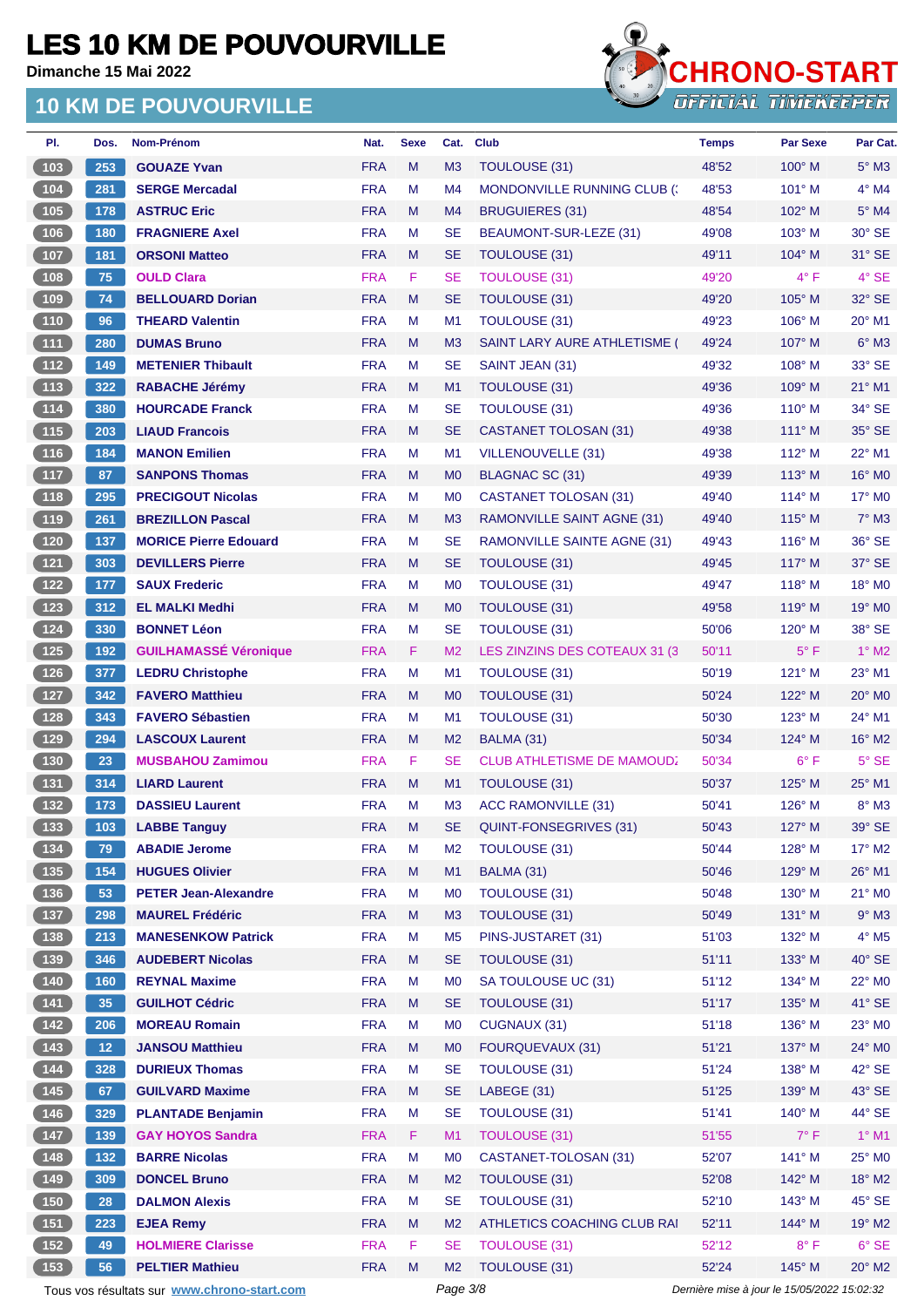**Dimanche 15 Mai 2022**



| PI.   | Dos. | Nom-Prénom                                  | Nat.       | <b>Sexe</b> | Cat.           | <b>Club</b>                    | <b>Temps</b> | <b>Par Sexe</b>                             | Par Cat.                    |
|-------|------|---------------------------------------------|------------|-------------|----------------|--------------------------------|--------------|---------------------------------------------|-----------------------------|
| 154   | 142  | <b>BLANC Emmanuel</b>                       | <b>FRA</b> | M           | M <sub>3</sub> | <b>TOULOUSE TRIATHLON (31)</b> | 52'24        | $146^\circ$ M                               | $10^{\circ}$ M3             |
| 155   | 194  | <b>BERTOIA Mathieu</b>                      | <b>FRA</b> | M           | <b>SE</b>      | <b>TOULOUSE (31)</b>           | 52'27        | 147° M                                      | $46^\circ$ SE               |
| 156   | 376  | <b>BATTISTELLA Guillaume</b>                | <b>FRA</b> | M           | M <sub>0</sub> | <b>TOULOUSE (31)</b>           | 52'37        | $148^\circ$ M                               | 26° MO                      |
| 157   | 164  | <b>CHAUSSERIE-LAPREE Benoît</b>             | <b>FRA</b> | M           | M <sub>5</sub> | <b>TOULOUSE (31)</b>           | 52'42        | 149° M                                      | $5^\circ$ M5                |
| 158   | 308  | <b>BOSSARD Nathan</b>                       | <b>FRA</b> | M           | SE             | <b>TOULOUSE (31)</b>           | 52'43        | $150^\circ$ M                               | 47° SE                      |
| 159   | 95   | <b>TANTI William</b>                        | <b>FRA</b> | M           | M4             | RAMONVILLE (31)                | 52'50        | $151^\circ$ M                               | $6°$ M4                     |
| 160   | 68   | <b>BALMA Rachel</b>                         | <b>FRA</b> | F           | <b>SE</b>      | RAMONVILLE (31)                | 52'58        | 9° F                                        | 7° SE                       |
| 161   | 275  | <b>FONTES Michel</b>                        | <b>FRA</b> | M           | M4             | LES CLOCHE-PIEDS (31)          | 53'00        | 152° M                                      | $7°$ M4                     |
| 162   | 83   | <b>MELENDO Claude</b>                       | <b>FRA</b> | M           | M5             | RUNNINGSEYSSES (31)            | 53'04        | 153° M                                      | $6^\circ$ M5                |
| 163   | 124  | <b>CUBAYNES Victor</b>                      | <b>FRA</b> | M           | SE             | <b>TOULOUSE (31)</b>           | 53'09        | $154^\circ$ M                               | 48° SE                      |
| 164   | 306  | <b>DUNAND Eric</b>                          | <b>FRA</b> | M           | M <sub>4</sub> | <b>TOULOUSE (31)</b>           | 53'12        | $155^{\circ}$ M                             | 8° M4                       |
| 165   | 93   | <b>BLAZQUEZ MARTIN Alberto</b>              | <b>ESP</b> | M           | <b>SE</b>      | <b>TOULOUSE (31)</b>           | 53'16        | 156° M                                      | 49° SE                      |
| 166   | 191  | <b>TELUSSON Christophe</b>                  | <b>FRA</b> | M           | M <sub>0</sub> | <b>CORNEBARRIEU (31)</b>       | 53'19        | 157° M                                      | 27° M0                      |
| 167   | 123  | <b>MAUREL Jean-Philippe</b>                 | <b>FRA</b> | м           | M4             | RAMONVILLE (31)                | 53'21        | $158^\circ$ M                               | $9°$ M4                     |
| 168   | 374  |                                             | <b>FRA</b> | M           | SE             | <b>TOULOUSE (31)</b>           | 53'21        | 159° M                                      | $50^\circ$ SE               |
| 169   |      | <b>VANDEWALLE Simon</b>                     | <b>FRA</b> | F           |                |                                |              |                                             | $1^\circ$ M3                |
|       | 172  | <b>COLL Isabelle</b>                        |            |             | M <sub>3</sub> | <b>ACC RAMONVILLE (31)</b>     | 53'22        | $10^{\circ}$ F                              |                             |
| 170   | 161  | <b>PRIOLO Thierry</b>                       | <b>FRA</b> | M           | M <sub>3</sub> | <b>RUNNINGSEYSSES (31)</b>     | 53'27        | $160^\circ$ M                               | $11^{\circ}$ M3             |
| 171   | 371  | <b>CALMEJANE Emma</b>                       | <b>FRA</b> | F           | ES             | <b>TOULOUSE (31)</b>           | 53'29        | $11^{\circ}$ F                              | $1^\circ$ ES                |
| (172) | 71   | <b>SOUQUE Cyril</b>                         | <b>FRA</b> | M           | M <sub>2</sub> | FLOURENS (31)                  | 53'30        | 161° M                                      | $21^{\circ}$ M2             |
| 173   | 199  | <b>LABOURROIRE Gilles</b>                   | <b>FRA</b> | М           | M <sub>5</sub> | SA TOULOUSE UC (31)            | 53'33        | 162° M                                      | $7^\circ$ M <sub>5</sub>    |
| 174   | 288  | <b>AYESTA Urtzi</b>                         | <b>FRA</b> | M           | M <sub>2</sub> | <b>TOULOUSE (31)</b>           | 53'35        | $163^\circ$ M                               | 22° M2                      |
| $175$ | 292  | <b>DELAMARE Nicolas</b>                     | <b>FRA</b> | M           | M <sub>1</sub> | <b>COURIR FONSEGRIVES (31)</b> | 53'40        | $164^\circ$ M                               | 27° M1                      |
| $176$ | 335  | <b>BOYER Florence</b>                       | <b>FRA</b> | F           | M <sub>0</sub> | <b>TOULOUSE (31)</b>           | 53'45        | $12^{\circ}$ F                              | $1^\circ$ MO                |
| 177   | 155  | <b>IA Davuth</b>                            | <b>FRA</b> | M           | M1             | <b>TOULOUSE (31)</b>           | 53'48        | 165° M                                      | 28° M1                      |
| 178   | 365  | <b>FLEGEO Sullyvan</b>                      | <b>FRA</b> | M           | <b>SE</b>      | TOULOUSE (31)                  | 53'48        | $166^\circ$ M                               | $51^\circ$ SE               |
| 179   | 285  | <b>MERCADAL Emilie</b>                      | <b>FRA</b> | F           | <b>SE</b>      | <b>MONDONVILLE (31)</b>        | 53'51        | $13^{\circ}$ F                              | 8° SE                       |
| 180   | 221  | <b>AYROLES Xavier</b>                       | <b>FRA</b> | M           | M <sub>3</sub> | TOULOUSE (31)                  | 54'05        | 167° M                                      | 12° M3                      |
| 181   | 179  | <b>FABRIES Nicolas</b>                      | <b>FRA</b> | M           | M <sub>2</sub> | GRAULHET (81)                  | 54'14        | 168° M                                      | 23° M2                      |
| 182   | 273  | <b>BILOTTA Jean Francois</b>                | <b>FRA</b> | M           | M <sub>5</sub> | LAMASQUERE (31)                | 54'14        | $169^\circ$ M                               | 8° M5                       |
| 183   | 85   | <b>TRIBAUDAUT Stephane</b>                  | <b>FRA</b> | М           | M <sub>2</sub> | <b>RUNNINGSEYSSES (31)</b>     | 54'16        | 170° M                                      | 24° M2                      |
| 184   | 60   | <b>SERRES Marina</b>                        | <b>FRA</b> | F           | M1             | RAMONVILLE ST AGNE (31)        | 54'17        | $14^{\circ}$ F                              | $2^{\circ}$ M1              |
| 185   | 201  | <b>DUPHIL Emilie</b>                        | <b>FRA</b> | F           | M1             | <b>TOULOUSE (31)</b>           | 54'21        | $15^{\circ}$ F                              | $3^\circ$ M1                |
| 186   | 266  | <b>CHARPENTIER David</b>                    | <b>FRA</b> | M           | <b>SE</b>      | <b>TOULOUSE (31)</b>           | 54'30        | $171^\circ$ M                               | $52^\circ$ SE               |
| 187   | 144  | <b>CHEVRIN Vincent</b>                      | <b>FRA</b> | M           | M <sub>0</sub> | TOULOUSE (31)                  | 54'33        | 172° M                                      | 28° MO                      |
| 188   | 84   | <b>HOBBI Mohammed</b>                       | <b>FRA</b> | M           | M1             | <b>RUNNINGSEYSSES (31)</b>     | 54'39        | $173^\circ$ M                               | 29° M1                      |
| 189   | 242  | <b>FRANCQ Arnaud</b>                        | <b>FRA</b> | М           | M <sub>5</sub> | <b>TOULOUSE (31)</b>           | 54'43        | $174^\circ$ M                               | $9^\circ$ M5                |
| 190   | 370  | <b>FERRANDO - PETRISSANS Nicole</b>         | <b>FRA</b> | F           | M1             | <b>TOULOUSE (31)</b>           | 54'49        | $16^{\circ}$ F                              | 4° M1                       |
| 191   | 265  | ** Anonymat du Participant **               | <b>FRA</b> | M           | M <sub>3</sub> | RAMONVILLE ST AGNE (31)        | 54'50        | $175^\circ$ M                               | $13^\circ$ M3               |
| 192   | 339  | <b>VIGNOLES Quentin</b>                     | <b>FRA</b> | M           | <b>SE</b>      | <b>TOULOUSE (31)</b>           | 54'52        | 176° M                                      | $53^\circ$ SE               |
| 193   | 320  | <b>PEIRONE Marielle</b>                     | <b>FRA</b> | F           | M1             | <b>TOULOUSE (31)</b>           | 54'53        | $17^{\circ}$ F                              | $5^\circ$ M1                |
| 194   | 189  | ** Anonymat du Participant **               | <b>FRA</b> | M           | M <sub>3</sub> | RAMONVILLE (31)                | 54'54        | 177° M                                      | $14^{\circ}$ M3             |
| 195   | 282  | <b>INIESTA Alexandre</b>                    | <b>FRA</b> | M           | <b>SE</b>      | SAINTE FOY DE PEYROLIERES (3)  | 54'57        | 178° M                                      | $54^\circ$ SE               |
| 196   | 77   | <b>DI CLEMENTE Florence</b>                 | <b>FRA</b> | F.          | M <sub>2</sub> | <b>CASTANET TOLOSAN (31)</b>   | 54'57        | $18^{\circ}$ F                              | $2^{\circ}$ M2              |
| 197   | 332  | <b>GROLET Guillaume</b>                     | <b>FRA</b> | M           | <b>SE</b>      | TOULOUSE (31)                  | 55'00        | 179° M                                      | $55^\circ$ SE               |
| 198   | 38   | <b>DE CARO Alexia</b>                       | <b>FRA</b> | F           | <b>SE</b>      | ATHLETICS COACHING CLUB RAI    | 55'02        | $19°$ F                                     | $9°$ SE                     |
| 199   | 245  | <b>SANCHEZ Antoine</b>                      | <b>FRA</b> | M           | M <sub>5</sub> | <b>RUNNINGSEYSSES (31)</b>     | 55'06        | 180° M                                      | $10^{\circ}$ M <sub>5</sub> |
| 200   | 358  | <b>SAMNARD Amélie</b>                       | <b>FRA</b> | F           | M <sub>0</sub> | <b>TOULOUSE (31)</b>           | 55'09        | $20^{\circ}$ F                              | $2^{\circ}$ MO              |
| 201   | 33   | <b>BASSI Jean Marc</b>                      | <b>FRA</b> | М           | M <sub>3</sub> | <b>AUCAMVILLE (31)</b>         | 55'16        | 181° M                                      | $15^\circ$ M3               |
| 202   | 352  | <b>MULLEBROUCK Jean</b>                     | <b>FRA</b> | M           | M7             | <b>TOULOUSE (31)</b>           | 55'23        | 182° M                                      | $2^{\circ}$ M7              |
| 203   | 313  | <b>VIDAL Thierry</b>                        | <b>FRA</b> | М           | M <sub>2</sub> | TOULOUSE (31)                  | 55'29        | 183° M                                      | $25^\circ$ M2               |
| 204   | 89   | <b>KARNEIENKO Natalija</b>                  | <b>UKR</b> | F           | <b>SE</b>      | <b>TOULOUSE (31)</b>           | 55'31        | 21° F                                       | $10^{\circ}$ SE             |
|       |      | Tous vos résultats sur www.chrono-start.com |            |             | Page 4/8       |                                |              | Dernière mise à jour le 15/05/2022 15:02:32 |                             |
|       |      |                                             |            |             |                |                                |              |                                             |                             |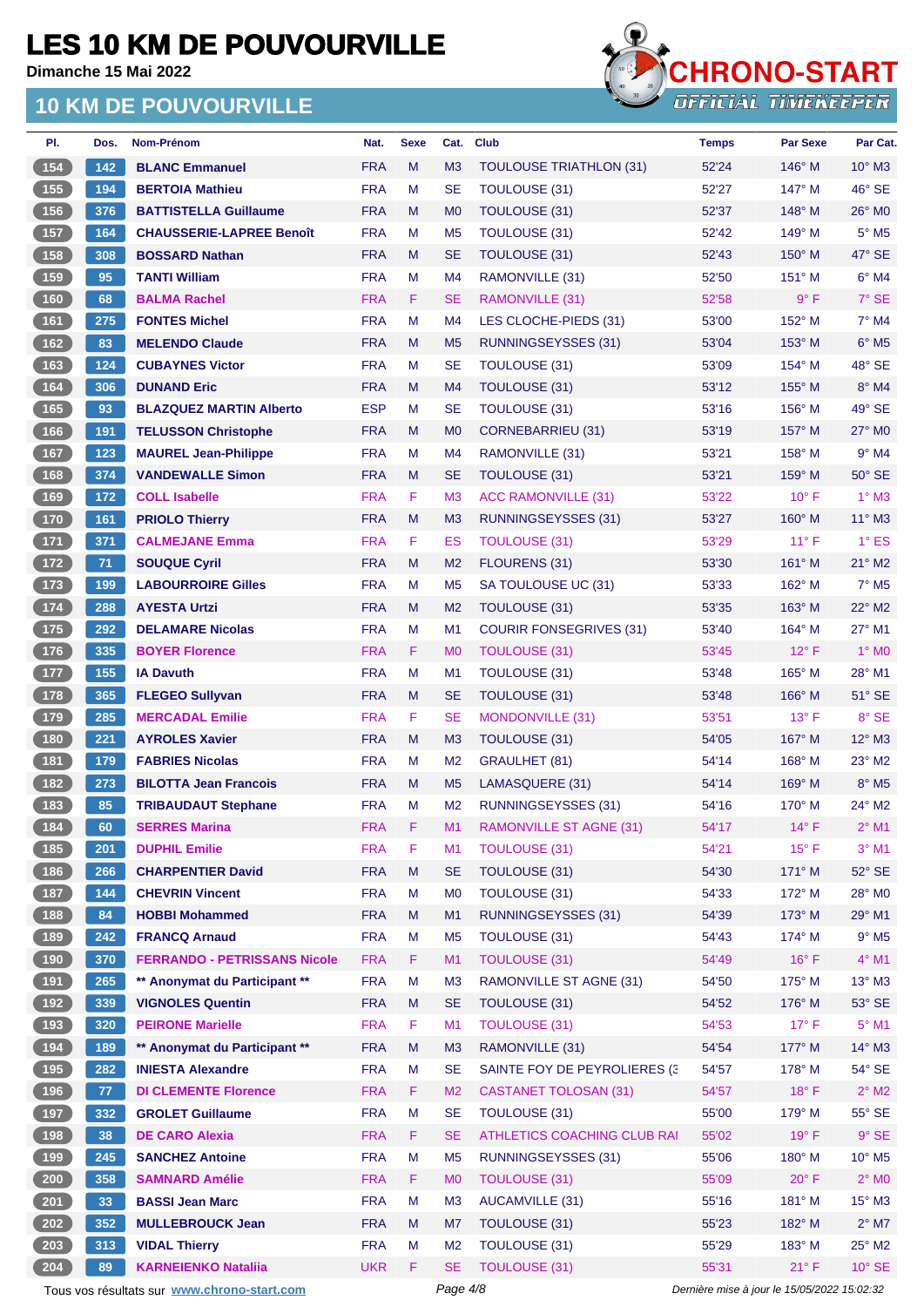**Dimanche 15 Mai 2022**



| PI. | Dos. | Nom-Prénom                                                          | Nat.       | <b>Sexe</b> | Cat.           | <b>Club</b>                                  | <b>Temps</b>                                | <b>Par Sexe</b> | Par Cat.                 |
|-----|------|---------------------------------------------------------------------|------------|-------------|----------------|----------------------------------------------|---------------------------------------------|-----------------|--------------------------|
| 205 | 88   | <b>GUILLON Laurent</b>                                              | <b>FRA</b> | M           | <b>SE</b>      | SA TOULOUSE UC (31)                          | 55'33                                       | 184° M          | 56° SE                   |
| 206 | 323  | <b>LELIEVRE Sébastien</b>                                           | <b>FRA</b> | M           | M <sub>3</sub> | <b>TOULOUSE (31)</b>                         | 55'36                                       | 185° M          | $16^\circ$ M3            |
| 207 | 270  | <b>STREMLER Maxime</b>                                              | <b>FRA</b> | M           | <b>SE</b>      | TOULOUSE (31)                                | 55'43                                       | 186° M          | 57° SE                   |
| 208 | 80   | <b>LILAS Fanny</b>                                                  | <b>FRA</b> | F.          | M <sub>0</sub> | <b>TUC TRIATHLON (31)</b>                    | 55'56                                       | $22^{\circ}$ F  | $3°$ MO                  |
| 209 | 94   | <b>TANTI Elisabeth</b>                                              | <b>FRA</b> | F.          | M <sub>3</sub> | ATHLETICS COACHING CLUB RAI                  | 55'56                                       | $23^\circ$ F    | $2^{\circ}$ M3           |
| 210 | 128  | <b>BERSANS Paul</b>                                                 | <b>FRA</b> | M           | M <sub>0</sub> | AUZEVILLE-TOLOSANE (31)                      | 56'05                                       | 187° M          | 29° M <sub>0</sub>       |
| 211 | 105  | <b>ASSEMAT Antoine Boris</b>                                        | <b>FRA</b> | M           | M <sub>2</sub> | TOULOUSE (31)                                | 56'10                                       | $188^\circ$ M   | $26^\circ$ M2            |
| 212 | 353  | <b>LARRIEU Olivier</b>                                              | <b>FRA</b> | M           | M <sub>2</sub> | <b>TOULOUSE (31)</b>                         | 56'16                                       | 189° M          | $27^\circ$ M2            |
| 213 | 129  | <b>SAINT-MARTIN Sylvain</b>                                         | <b>FRA</b> | M           | ES             | POUVOURVILLE (31)                            | 56'17                                       | $190^\circ$ M   | $4^\circ$ ES             |
| 214 | 317  | <b>LABIT Yann</b>                                                   | <b>FRA</b> | M           | M <sub>2</sub> | TOULOUSE (31)                                | 56'26                                       | 191° M          | 28° M2                   |
| 215 | 318  | <b>LABIT Erwann</b>                                                 | <b>FRA</b> | M           | <b>CA</b>      | TOULOUSE (31)                                | 56'26                                       | 192° M          | $2°$ CA                  |
| 216 | 58   | <b>DANILLON Mathias</b>                                             | <b>FRA</b> | M           | M <sub>0</sub> | CARCASSONNE (11)                             | 56'33                                       | 193° M          | 30° MO                   |
| 217 | 59   | <b>DANILLON Hugo</b>                                                | <b>FRA</b> | M           | SE             | CARCASSONNE (11)                             | 56'34                                       | $194^\circ$ M   | 58° SE                   |
| 218 | 147  | <b>CHEVALLIER Stéphane</b>                                          | <b>FRA</b> | M           | M <sub>3</sub> | <b>RAMONVILLE SAINT GNE (31)</b>             | 56'49                                       | 195° M          | $17^\circ$ M3            |
| 219 | 118  | <b>LOZE Delphine</b>                                                | <b>FRA</b> | F.          | M1             | BALMA (31)                                   | 56'50                                       | $24^{\circ}$ F  | $6^{\circ}$ M1           |
| 220 | 166  | <b>SAUTIER Fabienne</b>                                             | <b>FRA</b> | F.          | M <sub>3</sub> | <b>TOULOUSE (31)</b>                         | 56'51                                       | $25^{\circ}$ F  | $3°$ M $3$               |
| 221 | 37   | <b>LECUSSAN Remi</b>                                                | <b>FRA</b> | M           | <b>SE</b>      | CAPENS (31)                                  | 56'51                                       | 196° M          | $59^\circ$ SE            |
| 222 | 188  | <b>MONTOYA Kevin</b>                                                | <b>FRA</b> | M           | M <sub>0</sub> | BON PIED BON OEIL (31)                       | 56'52                                       | 197° M          | 31° MO                   |
| 223 | 121  | <b>BERTHET Jean-Luc</b>                                             | <b>FRA</b> | M           | M4             | TOURNEFEUILLE (31)                           | 56'55                                       | 198° M          | $10^{\circ}$ M4          |
| 224 | 15   | <b>CESSES Sébastien</b>                                             | <b>FRA</b> | M           | M <sub>1</sub> | <b>CORNEBARRIEU (31)</b>                     | 57'06                                       | $199^\circ$ M   | $30^\circ$ M1            |
| 225 | 151  | <b>ANGLES Damien</b>                                                | <b>FRA</b> | M           | M1             | TC LESPINASSE (31)                           | 57'10                                       | $200^\circ$ M   | 31° M1                   |
| 226 | 127  | <b>HEROUARD Romain</b>                                              | <b>FRA</b> | M           | M <sub>0</sub> | LA ROCHELLE (31)                             | 57'11                                       | $201^\circ$ M   | 32° MO                   |
| 227 | 255  | <b>GACHON Philippe</b>                                              | <b>FRA</b> | M           | M <sub>3</sub> | TOULOUSE (31)                                | 57'17                                       | 202° M          | 18° M3                   |
| 228 | 228  | <b>CLAVERIE Antoine</b>                                             | <b>FRA</b> | M           | ES             | <b>CASTANET TOLOSAN (31)</b>                 | 57'21                                       | $203^\circ$ M   | $5^{\circ}$ ES           |
| 229 | 43   | <b>MARTIN Charles</b>                                               | <b>FRA</b> | M           | <b>SE</b>      | <b>FEDERATION FRANCAISE DES CI</b>           | 57'22                                       | $204^\circ$ M   | $60^\circ$ SE            |
| 230 | 190  | <b>EL MOUDEN Hakim</b>                                              | <b>FRA</b> | M           | SE             | AIGREFEUILLE (31)                            | 57'36                                       | $205^\circ$ M   | $61^\circ$ SE            |
| 231 | 64   | <b>ALCARAZ Marie-Laure</b>                                          | <b>FRA</b> | F           | M1             | <b>MATOMATA (31)</b>                         | 57'37                                       | $26^{\circ}$ F  | $7°$ M1                  |
| 232 | 182  | <b>LABAT Laurent</b>                                                | <b>FRA</b> | M           | M <sub>2</sub> | <b>RAMONVILLE ST AGNE (31)</b>               | 57'38                                       | 206° M          | 29° M2                   |
| 233 | 13   | <b>SIMON Yann</b>                                                   | <b>FRA</b> | M           | <b>SE</b>      | TOULOUSE (31)                                | 57'46                                       | $207^\circ$ M   | 62° SE                   |
| 234 |      |                                                                     | <b>FRA</b> | F.          | <b>SE</b>      |                                              | 57'49                                       | $27^\circ$ F    | $11^\circ$ SE            |
|     | 126  | <b>BARBIERO Laurie</b>                                              |            |             |                | $D+$ (31)                                    |                                             | 208° M          |                          |
| 235 | 17   | <b>NICOLAS VAN DORSSELAER Nicola FRA</b><br><b>GUILLETAT Solène</b> |            | M           | M <sub>0</sub> | BALMA (31)<br><b>RAMONVILLE ST AGNE (31)</b> | 57'50                                       | $28^{\circ}$ F  | $33^\circ$ MO            |
| 236 | 214  |                                                                     | <b>FRA</b> | F.          | <b>SE</b>      |                                              | 57'55                                       |                 | $12^{\circ}$ SE          |
| 237 | 236  | ** Anonymat du Participant **                                       | <b>FRA</b> | M           | M3             | <b>ESCALQUENS (31)</b>                       | 57'55                                       | 209° M          | 19° M3                   |
| 238 | 30   | <b>MAILLOT Teddy</b>                                                | <b>FRA</b> | M           | <b>SE</b>      | $D+$ (31)                                    | 58'05                                       | 210° M          | 63° SE                   |
| 239 | 297  | <b>PRULHIERE Emilie</b>                                             | <b>FRA</b> | F.          | M <sub>2</sub> | <b>TOULOUSE (31)</b>                         | 58'05                                       | $29^{\circ}$ F  | $3^\circ$ M2             |
| 240 | 229  | <b>CLAVERIE Alain</b>                                               | <b>FRA</b> | M           | M <sub>4</sub> | <b>CASTANET TOLOSAN (31)</b>                 | 58'15                                       | 211° M          | 11° M4                   |
| 241 | 76   | <b>DOUMERC Corine</b>                                               | <b>FRA</b> | F.          | M <sub>3</sub> | <b>ACCR RAMONVILLE (31)</b>                  | 58'19                                       | $30^\circ$ F    | $4^\circ$ M3             |
| 242 | 348  | <b>PENELLO Thomas</b>                                               | <b>FRA</b> | M           | <b>SE</b>      | TOULOUSE (31)                                | 58'23                                       | 212° M          | 64° SE                   |
| 243 | 29   | <b>ARLANDIS Alexandra</b>                                           | <b>FRA</b> | F.          | M1             | MURET (31)                                   | 58'26                                       | 31° F           | $8^\circ$ M1             |
| 244 | 235  | <b>MARCET Marie Dominique</b>                                       | <b>FRA</b> | F           | M <sub>5</sub> | <b>TOULOUSE (31)</b>                         | 58'31                                       | 32° F           | $1^\circ$ M <sub>5</sub> |
| 245 | 24   | <b>JORDANA DARDER Elena</b>                                         | <b>ESP</b> | F           | <b>SE</b>      | <b>TOULOUSE (31)</b>                         | 58'32                                       | 33° F           | 13° SE                   |
| 246 | 372  | <b>BATTISTA Fabien</b>                                              | <b>FRA</b> | M           | M <sub>0</sub> | TOULOUSE (31)                                | 58'39                                       | 213° M          | 34° MO                   |
| 247 | 301  | <b>CARLI Vincent</b>                                                | <b>FRA</b> | M           | M <sub>2</sub> | TOULOUSE (31)                                | 58'40                                       | 214° M          | 30° M2                   |
| 248 | 354  | <b>LARRIEU Christophe</b>                                           | <b>FRA</b> | M           | M1             | <b>TOULOUSE (31)</b>                         | 58'44                                       | $215^\circ$ M   | 32° M1                   |
| 249 | 264  | <b>BRAOUËT Virginie</b>                                             | <b>FRA</b> | F           | M <sub>0</sub> | <b>TOULOUSE (31)</b>                         | 58'45                                       | 34° F           | $4^\circ$ MO             |
| 250 | 307  | <b>DEPAYRAS Florent</b>                                             | <b>FRA</b> | M           | M1             | TOULOUSE (31)                                | 58'50                                       | 216° M          | 33° M1                   |
| 251 | 284  | <b>CARLI Geraldine</b>                                              | <b>FRA</b> | F           | M <sub>2</sub> | <b>TOULOUSE (31)</b>                         | 59'05                                       | 35° F           | $4^\circ$ M2             |
| 252 | 107  | <b>D'ANDREA Martin</b>                                              | <b>FRA</b> | M           | <b>SE</b>      | NARBONNE (11)                                | 59'20                                       | 217° M          | 65° SE                   |
| 253 | 119  | <b>BONNET Christian</b>                                             | <b>FRA</b> | M           | M3             | MURET (31)                                   | 59'34                                       | $218^\circ$ M   | 20° M3                   |
| 254 | 326  | <b>MARSRI Antoine</b>                                               | <b>FRA</b> | M           | <b>SE</b>      | TOULOUSE (31)                                | 59'35                                       | 219° M          | $66^\circ$ SE            |
| 255 | 340  | <b>VIGNOLES Dimitri</b>                                             | <b>FRA</b> | M           | <b>SE</b>      | TOULOUSE (31)                                | 59'42                                       | 220° M          | 67° SE                   |
|     |      | Tous vos résultats sur www.chrono-start.com                         |            |             | Page 5/8       |                                              | Dernière mise à jour le 15/05/2022 15:02:32 |                 |                          |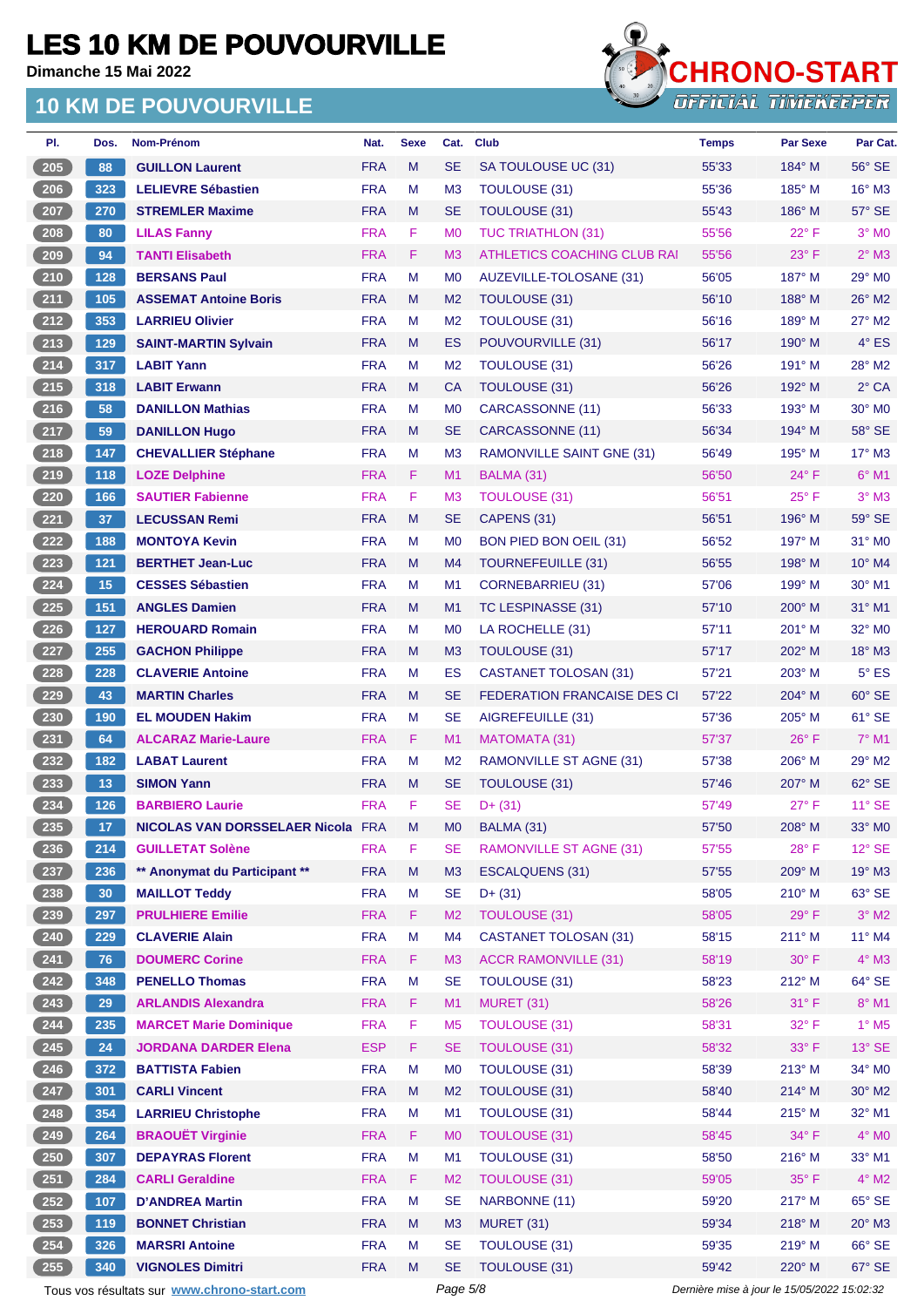**Dimanche 15 Mai 2022**

#### **10 KM DE POUVOURVILLE**



| 256<br>379<br><b>FRA</b><br>F<br>M <sub>0</sub><br>36° F<br>$5^\circ$ MO<br><b>SICRE-GATIMEL Virginie</b><br><b>TOULOUSE (31)</b><br>59'45<br>257<br><b>FRA</b><br>F<br>37° F<br>$5^\circ$ M3<br>162<br><b>AGOSTI Alexandra</b><br>M <sub>3</sub><br><b>RUNNINGSEYSSES (31)</b><br>59'46<br>258<br>163<br><b>VITULLI Fabio</b><br><b>FRA</b><br>M<br><b>RUNNINGSEYSSES (31)</b><br>59'48<br>$221^\circ$ M<br>$21^\circ$ M3<br>MЗ<br>259<br><b>FRA</b><br>59'48<br>34° M1<br>6 <sup>°</sup><br><b>TUYERAS Geraud</b><br>м<br>M1<br>RAMONVILLE (31)<br>$222^{\circ}$ M<br>260<br><b>FRA</b><br>F<br>38° F<br>$6°$ M3<br>61<br><b>LECOMTE Corinne</b><br>M <sub>3</sub><br><b>TOULOUSE (31)</b><br>59'54<br>261<br>$31^\circ$ M2<br>14<br><b>FRA</b><br>M<br>1h00'14<br>223° M<br><b>LEGATHE Olivier</b><br>M <sub>2</sub><br><b>TOULOUSE (31)</b><br>262<br>131<br><b>GUITER Fabien</b><br><b>FRA</b><br>35° M1<br>M<br>M1<br><b>TOULOUSE (31)</b><br>1h00'20<br>224° M<br>263<br>$104$<br>11° M5<br><b>DELACROIX Thierry</b><br><b>FRA</b><br>М<br><b>TRIATHLON TOULOUSE METROP</b><br>1h00'22<br>225° M<br>M <sub>5</sub><br>264<br><b>FRA</b><br>36° M1<br>169<br><b>LE SCELLER Fabrice</b><br>M<br>M1<br><b>COLOMIERS (31)</b><br>1h00'22<br>$226^\circ$ M<br>265<br><b>BIGNALET MARTÍNEZ Dafne</b><br><b>DOM</b><br>F<br><b>SE</b><br>$14^\circ$ SE<br>2 <sup>7</sup><br><b>TOULOUSE (31)</b><br>1h00'27<br>$39^\circ$ F<br><b>LE MOUËL Titouan</b><br>266<br>208<br>$6°$ ES<br><b>FRA</b><br>M<br>ES<br>SAINT CEZERT (31)<br>1h00'30<br>227° M<br>267<br>F<br>$1°$ JU<br>364<br><b>LE MOUEL Lilou</b><br><b>FRA</b><br><b>JU</b><br>1h00'30<br>$40^{\circ}$ F<br><b>TOULOUSE (31)</b><br>268<br><b>FRA</b><br>F<br>$9°$ M1<br>316<br><b>BES Caroline</b><br>M1<br><b>TOULOUSE (31)</b><br>1h00'49<br>$41^{\circ}$ F<br>F<br>269<br><b>FRA</b><br>42° F<br>10° M1<br>304<br>M <sub>1</sub><br><b>TOULOUSE (31)</b><br>1h00'52<br><b>EL MALIH Anne Claude</b><br>F<br>270<br>$5^\circ$ M2<br>11<br><b>FRA</b><br>M <sub>2</sub><br><b>TOULOUSE (31)</b><br>1h00'58<br>$43^{\circ}$ F<br><b>VEZZOSI Delphine</b><br>M<br>271<br><b>FRA</b><br><b>SE</b><br>228° M<br>68° SE<br>69<br><b>ROUCHER Nicolas</b><br>BALMA (31)<br>1h01'00<br>272<br>243<br>69° SE<br><b>BOULANGER Antoine</b><br><b>FRA</b><br>M<br><b>SE</b><br>LABEGE (31)<br>1h01'00<br>229° M<br>273<br>70<br><b>FRA</b><br>F<br><b>SE</b><br>44° F<br>$15^\circ$ SE<br><b>GOUGEON Audrey</b><br>BALMA (31)<br>1h01'01<br>274<br>143<br>F<br>$2°$ JU<br><b>BLANC Marianne</b><br><b>FRA</b><br>JU<br><b>TOULOUSE TRIATHLON (31)</b><br>1h01'07<br>$45^{\circ}$ F<br>22° M3<br>275<br><b>FRA</b><br>M<br>230° M<br>217<br>M <sub>3</sub><br><b>AUZEVILLE TOLOSANE (31)</b><br>1h01'17<br><b>COUYBES Thierry</b><br>276<br>350<br><b>FRA</b><br>23° M3<br><b>CAYUELA Christophe</b><br>M<br>M <sub>3</sub><br>TOULOUSE (31)<br>1h01'29<br>$231^\circ$ M<br>277<br>110<br><b>FRA</b><br>F<br>46°F<br>$6°$ MO<br><b>PLAGNARD Sophie</b><br>M <sub>0</sub><br>BELBERAUD (31)<br>1h01'43<br>F<br>278<br><b>FRA</b><br>47° F<br><b>7° MO</b><br>78<br><b>BORIE Nathalie</b><br>M <sub>0</sub><br><b>TOULOUSE (31)</b><br>1h01'43<br>279<br>F<br>48°F<br>$1^\circ$ M4<br>8 <sup>°</sup><br><b>GILLES Nathalie</b><br><b>FRA</b><br>M4<br><b>TOULOUSE (31)</b><br>1h01'57<br>280<br><b>FRA</b><br>M<br>327<br>TOULOUSE (31)<br>232° M<br>12° M5<br><b>PLANTADE Bruno</b><br>M <sub>5</sub><br>1h01'58<br>281<br>210<br>1h02'01<br>37° M1<br><b>GUIBEAUD Etienne</b><br><b>FRA</b><br>М<br>M1<br><b>TUC (31)</b><br>$233^\circ$ M<br>282<br>272<br>F.<br>49° F<br>11° M1<br><b>AUS</b><br>M1<br>1h02'05<br><b>FONTANEAU Caragh</b><br><b>TOULOUSE (31)</b><br>F<br>283<br>5 <sup>5</sup><br><b>FRA</b><br>$50^\circ$ F<br>8° MO<br><b>LAPORTE-DAUBE Caroline</b><br>M <sub>0</sub><br><b>RAMONVILLE ST AGNE (31)</b><br>1h02'12<br>284<br>225<br>F<br>$6^\circ$ M2<br><b>VANDENPLAS-ETCHEPARE Géraldir</b><br><b>FRA</b><br>M <sub>2</sub><br><b>TOULOUSE (31)</b><br>1h02'13<br>$51^{\circ}$ F<br>232<br>M<br>12° M4<br>285<br><b>FRA</b><br>M4<br><b>COLOMIERS (31)</b><br>234° M<br><b>ANTONY Eric</b><br>1h02'19<br>286<br>27<br><b>FRA</b><br>F<br><b>SE</b><br>1h02'21<br>52° F<br>$16°$ SE<br>TOULOUSE (31)<br><b>BALME Cecile</b><br>287<br>1h02'23<br>53° F<br>$17^\circ$ SE<br>331<br><b>TRAN Nathalie</b><br><b>FRA</b><br>F<br><b>SE</b><br><b>TOULOUSE (31)</b><br>288<br>45<br><b>TALIEU Herve</b><br>${\sf M}$<br>DEYME (31)<br><b>FRA</b><br>M <sub>6</sub><br>1h02'23<br>235° M<br>$2^\circ$ M6<br>289<br>222<br><b>LEGLISE Armand</b><br><b>FRA</b><br>M<br><b>SE</b><br>236° M<br>70° SE<br>$D+ (31)$<br>1h02'25<br>290<br><b>CASSOL Emmanuelle</b><br><b>FRA</b><br>F<br>M <sub>2</sub><br>AUZEVILLE-TOLOSANE (31)<br>1h02'58<br>$54^{\circ}$ F<br>$7^\circ$ M2<br>99<br>291<br>289<br><b>SE</b><br>237° M<br>71° SE<br><b>LE DE Quentin</b><br><b>FRA</b><br>М<br>TOULOUSE (31)<br>1h03'03<br>292<br>116<br>72° SE<br><b>SINGH Jasdeep</b><br><b>IND</b><br>M<br><b>SE</b><br><b>TOULOUSE (31)</b><br>1h03'06<br>238° M<br>293<br>M <sub>0</sub><br>$117$<br><b>DOLAGBENOU Jérémie</b><br><b>FRA</b><br>М<br>DEYME (31)<br>239° M<br>35° MO<br>1h03'11<br>294<br>277<br><b>TOULOUSE (31)</b><br>36° MO<br><b>CHARPENTIER Thomas</b><br><b>FRA</b><br>M<br>M <sub>0</sub><br>1h03'14<br>240° M<br>295<br>220<br><b>ASSEMAT Dominique</b><br><b>FRA</b><br>241° M<br>24° M3<br>M<br>M <sub>3</sub><br>SAINT-SULPICE-LA-POINTE (81)<br>1h03'20<br>296<br>136<br><b>CASCALES Juliette</b><br><b>FRA</b><br>F.<br>M <sub>2</sub><br>$55^{\circ}$ F<br>$8^\circ$ M2<br>TOULOUSE (31)<br>1h03'27<br>297<br>M<br>242° M<br>$3^\circ$ M6<br>310<br><b>ROUSSEL Michel</b><br><b>FRA</b><br>M <sub>6</sub><br><b>TOULOUSE (31)</b><br>1h03'29<br>298<br>135<br><b>CASCALES Thomas</b><br><b>FRA</b><br>M<br>M <sub>2</sub><br>TOULOUSE (31)<br>243° M<br>$32^\circ$ M2<br>1h03'29<br>299<br>92<br>F<br><b>SE</b><br><b>TOULOUSE (31)</b><br><b>FERNANDEZ ZAFRA Ana Belen</b><br><b>ESP</b><br>1h03'40<br>$56^{\circ}$ F<br>$18°$ SE<br>300<br>219<br><b>COUYBES Héloïse</b><br>F<br><b>CA</b><br><b>AUZEVILLE TOLOSANE (31)</b><br>57°F<br>1° CA<br><b>FRA</b><br>1h03'44<br>F<br><b>DONNEVILLE (31)</b><br>301<br>254<br><b>GONINDARD Isabelle</b><br><b>FRA</b><br>M4<br>1h03'51<br>$58^{\circ}$ F<br>$2^{\circ}$ M4<br>302<br>F<br>19° SE<br>91<br><b>NOR</b><br><b>SE</b><br><b>VIEILLE-TOULOUSE (31)</b><br>1h04'11<br>59°F<br><b>HOLMSEN Marte Sofie</b><br>303<br>171<br>244° M<br>$4^\circ$ M6<br><b>MEDAN Jean-Pierre</b><br><b>FRA</b><br>M<br>M <sub>6</sub><br>CA BALMA (31)<br>1h04'14<br>304<br>F<br>$9^\circ$ MO<br>325<br><b>MARCHAN Blandine</b><br><b>FRA</b><br>M <sub>0</sub><br><b>TOULOUSE (31)</b><br>1h04'15<br>$60^\circ$ F<br>305<br>256<br>F<br><b>TOULOUSE (31)</b><br>$61^{\circ}$ F<br>10° MO<br><b>BOUFFLERS-MANSAS Rachel</b><br><b>FRA</b><br>M <sub>0</sub><br>1h04'16<br>M<br>$5^\circ$ M6<br>M <sub>6</sub><br>1h04'16<br>245° M | PI. | Dos. | Nom-Prénom           | Nat.       | <b>Sexe</b> | Cat. | <b>Club</b>                  | <b>Temps</b> | <b>Par Sexe</b> | Par Cat. |
|--------------------------------------------------------------------------------------------------------------------------------------------------------------------------------------------------------------------------------------------------------------------------------------------------------------------------------------------------------------------------------------------------------------------------------------------------------------------------------------------------------------------------------------------------------------------------------------------------------------------------------------------------------------------------------------------------------------------------------------------------------------------------------------------------------------------------------------------------------------------------------------------------------------------------------------------------------------------------------------------------------------------------------------------------------------------------------------------------------------------------------------------------------------------------------------------------------------------------------------------------------------------------------------------------------------------------------------------------------------------------------------------------------------------------------------------------------------------------------------------------------------------------------------------------------------------------------------------------------------------------------------------------------------------------------------------------------------------------------------------------------------------------------------------------------------------------------------------------------------------------------------------------------------------------------------------------------------------------------------------------------------------------------------------------------------------------------------------------------------------------------------------------------------------------------------------------------------------------------------------------------------------------------------------------------------------------------------------------------------------------------------------------------------------------------------------------------------------------------------------------------------------------------------------------------------------------------------------------------------------------------------------------------------------------------------------------------------------------------------------------------------------------------------------------------------------------------------------------------------------------------------------------------------------------------------------------------------------------------------------------------------------------------------------------------------------------------------------------------------------------------------------------------------------------------------------------------------------------------------------------------------------------------------------------------------------------------------------------------------------------------------------------------------------------------------------------------------------------------------------------------------------------------------------------------------------------------------------------------------------------------------------------------------------------------------------------------------------------------------------------------------------------------------------------------------------------------------------------------------------------------------------------------------------------------------------------------------------------------------------------------------------------------------------------------------------------------------------------------------------------------------------------------------------------------------------------------------------------------------------------------------------------------------------------------------------------------------------------------------------------------------------------------------------------------------------------------------------------------------------------------------------------------------------------------------------------------------------------------------------------------------------------------------------------------------------------------------------------------------------------------------------------------------------------------------------------------------------------------------------------------------------------------------------------------------------------------------------------------------------------------------------------------------------------------------------------------------------------------------------------------------------------------------------------------------------------------------------------------------------------------------------------------------------------------------------------------------------------------------------------------------------------------------------------------------------------------------------------------------------------------------------------------------------------------------------------------------------------------------------------------------------------------------------------------------------------------------------------------------------------------------------------------------------------------------------------------------------------------------------------------------------------------------------------------------------------------------------------------------------------------------------------------------------------------------------------------------------------------------------------------------------------------------------------------------------------------------------------------------------------------------------------------------------------------------------------------------------------------------------------------------------------------------------------------------------------------------------------------------------------------------------------------------------------------------------------------------------------------------------------------------------------------------------------------------------------------------------------------------------------------------------------------------------------------------------------------------------------------------------------------------------------------------------------------------------------------------------------------------------------------------------------------------|-----|------|----------------------|------------|-------------|------|------------------------------|--------------|-----------------|----------|
|                                                                                                                                                                                                                                                                                                                                                                                                                                                                                                                                                                                                                                                                                                                                                                                                                                                                                                                                                                                                                                                                                                                                                                                                                                                                                                                                                                                                                                                                                                                                                                                                                                                                                                                                                                                                                                                                                                                                                                                                                                                                                                                                                                                                                                                                                                                                                                                                                                                                                                                                                                                                                                                                                                                                                                                                                                                                                                                                                                                                                                                                                                                                                                                                                                                                                                                                                                                                                                                                                                                                                                                                                                                                                                                                                                                                                                                                                                                                                                                                                                                                                                                                                                                                                                                                                                                                                                                                                                                                                                                                                                                                                                                                                                                                                                                                                                                                                                                                                                                                                                                                                                                                                                                                                                                                                                                                                                                                                                                                                                                                                                                                                                                                                                                                                                                                                                                                                                                                                                                                                                                                                                                                                                                                                                                                                                                                                                                                                                                                                                                                                                                                                                                                                                                                                                                                                                                                                                                                                                                                                                      |     |      |                      |            |             |      |                              |              |                 |          |
|                                                                                                                                                                                                                                                                                                                                                                                                                                                                                                                                                                                                                                                                                                                                                                                                                                                                                                                                                                                                                                                                                                                                                                                                                                                                                                                                                                                                                                                                                                                                                                                                                                                                                                                                                                                                                                                                                                                                                                                                                                                                                                                                                                                                                                                                                                                                                                                                                                                                                                                                                                                                                                                                                                                                                                                                                                                                                                                                                                                                                                                                                                                                                                                                                                                                                                                                                                                                                                                                                                                                                                                                                                                                                                                                                                                                                                                                                                                                                                                                                                                                                                                                                                                                                                                                                                                                                                                                                                                                                                                                                                                                                                                                                                                                                                                                                                                                                                                                                                                                                                                                                                                                                                                                                                                                                                                                                                                                                                                                                                                                                                                                                                                                                                                                                                                                                                                                                                                                                                                                                                                                                                                                                                                                                                                                                                                                                                                                                                                                                                                                                                                                                                                                                                                                                                                                                                                                                                                                                                                                                                      |     |      |                      |            |             |      |                              |              |                 |          |
|                                                                                                                                                                                                                                                                                                                                                                                                                                                                                                                                                                                                                                                                                                                                                                                                                                                                                                                                                                                                                                                                                                                                                                                                                                                                                                                                                                                                                                                                                                                                                                                                                                                                                                                                                                                                                                                                                                                                                                                                                                                                                                                                                                                                                                                                                                                                                                                                                                                                                                                                                                                                                                                                                                                                                                                                                                                                                                                                                                                                                                                                                                                                                                                                                                                                                                                                                                                                                                                                                                                                                                                                                                                                                                                                                                                                                                                                                                                                                                                                                                                                                                                                                                                                                                                                                                                                                                                                                                                                                                                                                                                                                                                                                                                                                                                                                                                                                                                                                                                                                                                                                                                                                                                                                                                                                                                                                                                                                                                                                                                                                                                                                                                                                                                                                                                                                                                                                                                                                                                                                                                                                                                                                                                                                                                                                                                                                                                                                                                                                                                                                                                                                                                                                                                                                                                                                                                                                                                                                                                                                                      |     |      |                      |            |             |      |                              |              |                 |          |
|                                                                                                                                                                                                                                                                                                                                                                                                                                                                                                                                                                                                                                                                                                                                                                                                                                                                                                                                                                                                                                                                                                                                                                                                                                                                                                                                                                                                                                                                                                                                                                                                                                                                                                                                                                                                                                                                                                                                                                                                                                                                                                                                                                                                                                                                                                                                                                                                                                                                                                                                                                                                                                                                                                                                                                                                                                                                                                                                                                                                                                                                                                                                                                                                                                                                                                                                                                                                                                                                                                                                                                                                                                                                                                                                                                                                                                                                                                                                                                                                                                                                                                                                                                                                                                                                                                                                                                                                                                                                                                                                                                                                                                                                                                                                                                                                                                                                                                                                                                                                                                                                                                                                                                                                                                                                                                                                                                                                                                                                                                                                                                                                                                                                                                                                                                                                                                                                                                                                                                                                                                                                                                                                                                                                                                                                                                                                                                                                                                                                                                                                                                                                                                                                                                                                                                                                                                                                                                                                                                                                                                      |     |      |                      |            |             |      |                              |              |                 |          |
|                                                                                                                                                                                                                                                                                                                                                                                                                                                                                                                                                                                                                                                                                                                                                                                                                                                                                                                                                                                                                                                                                                                                                                                                                                                                                                                                                                                                                                                                                                                                                                                                                                                                                                                                                                                                                                                                                                                                                                                                                                                                                                                                                                                                                                                                                                                                                                                                                                                                                                                                                                                                                                                                                                                                                                                                                                                                                                                                                                                                                                                                                                                                                                                                                                                                                                                                                                                                                                                                                                                                                                                                                                                                                                                                                                                                                                                                                                                                                                                                                                                                                                                                                                                                                                                                                                                                                                                                                                                                                                                                                                                                                                                                                                                                                                                                                                                                                                                                                                                                                                                                                                                                                                                                                                                                                                                                                                                                                                                                                                                                                                                                                                                                                                                                                                                                                                                                                                                                                                                                                                                                                                                                                                                                                                                                                                                                                                                                                                                                                                                                                                                                                                                                                                                                                                                                                                                                                                                                                                                                                                      |     |      |                      |            |             |      |                              |              |                 |          |
|                                                                                                                                                                                                                                                                                                                                                                                                                                                                                                                                                                                                                                                                                                                                                                                                                                                                                                                                                                                                                                                                                                                                                                                                                                                                                                                                                                                                                                                                                                                                                                                                                                                                                                                                                                                                                                                                                                                                                                                                                                                                                                                                                                                                                                                                                                                                                                                                                                                                                                                                                                                                                                                                                                                                                                                                                                                                                                                                                                                                                                                                                                                                                                                                                                                                                                                                                                                                                                                                                                                                                                                                                                                                                                                                                                                                                                                                                                                                                                                                                                                                                                                                                                                                                                                                                                                                                                                                                                                                                                                                                                                                                                                                                                                                                                                                                                                                                                                                                                                                                                                                                                                                                                                                                                                                                                                                                                                                                                                                                                                                                                                                                                                                                                                                                                                                                                                                                                                                                                                                                                                                                                                                                                                                                                                                                                                                                                                                                                                                                                                                                                                                                                                                                                                                                                                                                                                                                                                                                                                                                                      |     |      |                      |            |             |      |                              |              |                 |          |
|                                                                                                                                                                                                                                                                                                                                                                                                                                                                                                                                                                                                                                                                                                                                                                                                                                                                                                                                                                                                                                                                                                                                                                                                                                                                                                                                                                                                                                                                                                                                                                                                                                                                                                                                                                                                                                                                                                                                                                                                                                                                                                                                                                                                                                                                                                                                                                                                                                                                                                                                                                                                                                                                                                                                                                                                                                                                                                                                                                                                                                                                                                                                                                                                                                                                                                                                                                                                                                                                                                                                                                                                                                                                                                                                                                                                                                                                                                                                                                                                                                                                                                                                                                                                                                                                                                                                                                                                                                                                                                                                                                                                                                                                                                                                                                                                                                                                                                                                                                                                                                                                                                                                                                                                                                                                                                                                                                                                                                                                                                                                                                                                                                                                                                                                                                                                                                                                                                                                                                                                                                                                                                                                                                                                                                                                                                                                                                                                                                                                                                                                                                                                                                                                                                                                                                                                                                                                                                                                                                                                                                      |     |      |                      |            |             |      |                              |              |                 |          |
|                                                                                                                                                                                                                                                                                                                                                                                                                                                                                                                                                                                                                                                                                                                                                                                                                                                                                                                                                                                                                                                                                                                                                                                                                                                                                                                                                                                                                                                                                                                                                                                                                                                                                                                                                                                                                                                                                                                                                                                                                                                                                                                                                                                                                                                                                                                                                                                                                                                                                                                                                                                                                                                                                                                                                                                                                                                                                                                                                                                                                                                                                                                                                                                                                                                                                                                                                                                                                                                                                                                                                                                                                                                                                                                                                                                                                                                                                                                                                                                                                                                                                                                                                                                                                                                                                                                                                                                                                                                                                                                                                                                                                                                                                                                                                                                                                                                                                                                                                                                                                                                                                                                                                                                                                                                                                                                                                                                                                                                                                                                                                                                                                                                                                                                                                                                                                                                                                                                                                                                                                                                                                                                                                                                                                                                                                                                                                                                                                                                                                                                                                                                                                                                                                                                                                                                                                                                                                                                                                                                                                                      |     |      |                      |            |             |      |                              |              |                 |          |
|                                                                                                                                                                                                                                                                                                                                                                                                                                                                                                                                                                                                                                                                                                                                                                                                                                                                                                                                                                                                                                                                                                                                                                                                                                                                                                                                                                                                                                                                                                                                                                                                                                                                                                                                                                                                                                                                                                                                                                                                                                                                                                                                                                                                                                                                                                                                                                                                                                                                                                                                                                                                                                                                                                                                                                                                                                                                                                                                                                                                                                                                                                                                                                                                                                                                                                                                                                                                                                                                                                                                                                                                                                                                                                                                                                                                                                                                                                                                                                                                                                                                                                                                                                                                                                                                                                                                                                                                                                                                                                                                                                                                                                                                                                                                                                                                                                                                                                                                                                                                                                                                                                                                                                                                                                                                                                                                                                                                                                                                                                                                                                                                                                                                                                                                                                                                                                                                                                                                                                                                                                                                                                                                                                                                                                                                                                                                                                                                                                                                                                                                                                                                                                                                                                                                                                                                                                                                                                                                                                                                                                      |     |      |                      |            |             |      |                              |              |                 |          |
|                                                                                                                                                                                                                                                                                                                                                                                                                                                                                                                                                                                                                                                                                                                                                                                                                                                                                                                                                                                                                                                                                                                                                                                                                                                                                                                                                                                                                                                                                                                                                                                                                                                                                                                                                                                                                                                                                                                                                                                                                                                                                                                                                                                                                                                                                                                                                                                                                                                                                                                                                                                                                                                                                                                                                                                                                                                                                                                                                                                                                                                                                                                                                                                                                                                                                                                                                                                                                                                                                                                                                                                                                                                                                                                                                                                                                                                                                                                                                                                                                                                                                                                                                                                                                                                                                                                                                                                                                                                                                                                                                                                                                                                                                                                                                                                                                                                                                                                                                                                                                                                                                                                                                                                                                                                                                                                                                                                                                                                                                                                                                                                                                                                                                                                                                                                                                                                                                                                                                                                                                                                                                                                                                                                                                                                                                                                                                                                                                                                                                                                                                                                                                                                                                                                                                                                                                                                                                                                                                                                                                                      |     |      |                      |            |             |      |                              |              |                 |          |
|                                                                                                                                                                                                                                                                                                                                                                                                                                                                                                                                                                                                                                                                                                                                                                                                                                                                                                                                                                                                                                                                                                                                                                                                                                                                                                                                                                                                                                                                                                                                                                                                                                                                                                                                                                                                                                                                                                                                                                                                                                                                                                                                                                                                                                                                                                                                                                                                                                                                                                                                                                                                                                                                                                                                                                                                                                                                                                                                                                                                                                                                                                                                                                                                                                                                                                                                                                                                                                                                                                                                                                                                                                                                                                                                                                                                                                                                                                                                                                                                                                                                                                                                                                                                                                                                                                                                                                                                                                                                                                                                                                                                                                                                                                                                                                                                                                                                                                                                                                                                                                                                                                                                                                                                                                                                                                                                                                                                                                                                                                                                                                                                                                                                                                                                                                                                                                                                                                                                                                                                                                                                                                                                                                                                                                                                                                                                                                                                                                                                                                                                                                                                                                                                                                                                                                                                                                                                                                                                                                                                                                      |     |      |                      |            |             |      |                              |              |                 |          |
|                                                                                                                                                                                                                                                                                                                                                                                                                                                                                                                                                                                                                                                                                                                                                                                                                                                                                                                                                                                                                                                                                                                                                                                                                                                                                                                                                                                                                                                                                                                                                                                                                                                                                                                                                                                                                                                                                                                                                                                                                                                                                                                                                                                                                                                                                                                                                                                                                                                                                                                                                                                                                                                                                                                                                                                                                                                                                                                                                                                                                                                                                                                                                                                                                                                                                                                                                                                                                                                                                                                                                                                                                                                                                                                                                                                                                                                                                                                                                                                                                                                                                                                                                                                                                                                                                                                                                                                                                                                                                                                                                                                                                                                                                                                                                                                                                                                                                                                                                                                                                                                                                                                                                                                                                                                                                                                                                                                                                                                                                                                                                                                                                                                                                                                                                                                                                                                                                                                                                                                                                                                                                                                                                                                                                                                                                                                                                                                                                                                                                                                                                                                                                                                                                                                                                                                                                                                                                                                                                                                                                                      |     |      |                      |            |             |      |                              |              |                 |          |
|                                                                                                                                                                                                                                                                                                                                                                                                                                                                                                                                                                                                                                                                                                                                                                                                                                                                                                                                                                                                                                                                                                                                                                                                                                                                                                                                                                                                                                                                                                                                                                                                                                                                                                                                                                                                                                                                                                                                                                                                                                                                                                                                                                                                                                                                                                                                                                                                                                                                                                                                                                                                                                                                                                                                                                                                                                                                                                                                                                                                                                                                                                                                                                                                                                                                                                                                                                                                                                                                                                                                                                                                                                                                                                                                                                                                                                                                                                                                                                                                                                                                                                                                                                                                                                                                                                                                                                                                                                                                                                                                                                                                                                                                                                                                                                                                                                                                                                                                                                                                                                                                                                                                                                                                                                                                                                                                                                                                                                                                                                                                                                                                                                                                                                                                                                                                                                                                                                                                                                                                                                                                                                                                                                                                                                                                                                                                                                                                                                                                                                                                                                                                                                                                                                                                                                                                                                                                                                                                                                                                                                      |     |      |                      |            |             |      |                              |              |                 |          |
|                                                                                                                                                                                                                                                                                                                                                                                                                                                                                                                                                                                                                                                                                                                                                                                                                                                                                                                                                                                                                                                                                                                                                                                                                                                                                                                                                                                                                                                                                                                                                                                                                                                                                                                                                                                                                                                                                                                                                                                                                                                                                                                                                                                                                                                                                                                                                                                                                                                                                                                                                                                                                                                                                                                                                                                                                                                                                                                                                                                                                                                                                                                                                                                                                                                                                                                                                                                                                                                                                                                                                                                                                                                                                                                                                                                                                                                                                                                                                                                                                                                                                                                                                                                                                                                                                                                                                                                                                                                                                                                                                                                                                                                                                                                                                                                                                                                                                                                                                                                                                                                                                                                                                                                                                                                                                                                                                                                                                                                                                                                                                                                                                                                                                                                                                                                                                                                                                                                                                                                                                                                                                                                                                                                                                                                                                                                                                                                                                                                                                                                                                                                                                                                                                                                                                                                                                                                                                                                                                                                                                                      |     |      |                      |            |             |      |                              |              |                 |          |
|                                                                                                                                                                                                                                                                                                                                                                                                                                                                                                                                                                                                                                                                                                                                                                                                                                                                                                                                                                                                                                                                                                                                                                                                                                                                                                                                                                                                                                                                                                                                                                                                                                                                                                                                                                                                                                                                                                                                                                                                                                                                                                                                                                                                                                                                                                                                                                                                                                                                                                                                                                                                                                                                                                                                                                                                                                                                                                                                                                                                                                                                                                                                                                                                                                                                                                                                                                                                                                                                                                                                                                                                                                                                                                                                                                                                                                                                                                                                                                                                                                                                                                                                                                                                                                                                                                                                                                                                                                                                                                                                                                                                                                                                                                                                                                                                                                                                                                                                                                                                                                                                                                                                                                                                                                                                                                                                                                                                                                                                                                                                                                                                                                                                                                                                                                                                                                                                                                                                                                                                                                                                                                                                                                                                                                                                                                                                                                                                                                                                                                                                                                                                                                                                                                                                                                                                                                                                                                                                                                                                                                      |     |      |                      |            |             |      |                              |              |                 |          |
|                                                                                                                                                                                                                                                                                                                                                                                                                                                                                                                                                                                                                                                                                                                                                                                                                                                                                                                                                                                                                                                                                                                                                                                                                                                                                                                                                                                                                                                                                                                                                                                                                                                                                                                                                                                                                                                                                                                                                                                                                                                                                                                                                                                                                                                                                                                                                                                                                                                                                                                                                                                                                                                                                                                                                                                                                                                                                                                                                                                                                                                                                                                                                                                                                                                                                                                                                                                                                                                                                                                                                                                                                                                                                                                                                                                                                                                                                                                                                                                                                                                                                                                                                                                                                                                                                                                                                                                                                                                                                                                                                                                                                                                                                                                                                                                                                                                                                                                                                                                                                                                                                                                                                                                                                                                                                                                                                                                                                                                                                                                                                                                                                                                                                                                                                                                                                                                                                                                                                                                                                                                                                                                                                                                                                                                                                                                                                                                                                                                                                                                                                                                                                                                                                                                                                                                                                                                                                                                                                                                                                                      |     |      |                      |            |             |      |                              |              |                 |          |
|                                                                                                                                                                                                                                                                                                                                                                                                                                                                                                                                                                                                                                                                                                                                                                                                                                                                                                                                                                                                                                                                                                                                                                                                                                                                                                                                                                                                                                                                                                                                                                                                                                                                                                                                                                                                                                                                                                                                                                                                                                                                                                                                                                                                                                                                                                                                                                                                                                                                                                                                                                                                                                                                                                                                                                                                                                                                                                                                                                                                                                                                                                                                                                                                                                                                                                                                                                                                                                                                                                                                                                                                                                                                                                                                                                                                                                                                                                                                                                                                                                                                                                                                                                                                                                                                                                                                                                                                                                                                                                                                                                                                                                                                                                                                                                                                                                                                                                                                                                                                                                                                                                                                                                                                                                                                                                                                                                                                                                                                                                                                                                                                                                                                                                                                                                                                                                                                                                                                                                                                                                                                                                                                                                                                                                                                                                                                                                                                                                                                                                                                                                                                                                                                                                                                                                                                                                                                                                                                                                                                                                      |     |      |                      |            |             |      |                              |              |                 |          |
|                                                                                                                                                                                                                                                                                                                                                                                                                                                                                                                                                                                                                                                                                                                                                                                                                                                                                                                                                                                                                                                                                                                                                                                                                                                                                                                                                                                                                                                                                                                                                                                                                                                                                                                                                                                                                                                                                                                                                                                                                                                                                                                                                                                                                                                                                                                                                                                                                                                                                                                                                                                                                                                                                                                                                                                                                                                                                                                                                                                                                                                                                                                                                                                                                                                                                                                                                                                                                                                                                                                                                                                                                                                                                                                                                                                                                                                                                                                                                                                                                                                                                                                                                                                                                                                                                                                                                                                                                                                                                                                                                                                                                                                                                                                                                                                                                                                                                                                                                                                                                                                                                                                                                                                                                                                                                                                                                                                                                                                                                                                                                                                                                                                                                                                                                                                                                                                                                                                                                                                                                                                                                                                                                                                                                                                                                                                                                                                                                                                                                                                                                                                                                                                                                                                                                                                                                                                                                                                                                                                                                                      |     |      |                      |            |             |      |                              |              |                 |          |
|                                                                                                                                                                                                                                                                                                                                                                                                                                                                                                                                                                                                                                                                                                                                                                                                                                                                                                                                                                                                                                                                                                                                                                                                                                                                                                                                                                                                                                                                                                                                                                                                                                                                                                                                                                                                                                                                                                                                                                                                                                                                                                                                                                                                                                                                                                                                                                                                                                                                                                                                                                                                                                                                                                                                                                                                                                                                                                                                                                                                                                                                                                                                                                                                                                                                                                                                                                                                                                                                                                                                                                                                                                                                                                                                                                                                                                                                                                                                                                                                                                                                                                                                                                                                                                                                                                                                                                                                                                                                                                                                                                                                                                                                                                                                                                                                                                                                                                                                                                                                                                                                                                                                                                                                                                                                                                                                                                                                                                                                                                                                                                                                                                                                                                                                                                                                                                                                                                                                                                                                                                                                                                                                                                                                                                                                                                                                                                                                                                                                                                                                                                                                                                                                                                                                                                                                                                                                                                                                                                                                                                      |     |      |                      |            |             |      |                              |              |                 |          |
|                                                                                                                                                                                                                                                                                                                                                                                                                                                                                                                                                                                                                                                                                                                                                                                                                                                                                                                                                                                                                                                                                                                                                                                                                                                                                                                                                                                                                                                                                                                                                                                                                                                                                                                                                                                                                                                                                                                                                                                                                                                                                                                                                                                                                                                                                                                                                                                                                                                                                                                                                                                                                                                                                                                                                                                                                                                                                                                                                                                                                                                                                                                                                                                                                                                                                                                                                                                                                                                                                                                                                                                                                                                                                                                                                                                                                                                                                                                                                                                                                                                                                                                                                                                                                                                                                                                                                                                                                                                                                                                                                                                                                                                                                                                                                                                                                                                                                                                                                                                                                                                                                                                                                                                                                                                                                                                                                                                                                                                                                                                                                                                                                                                                                                                                                                                                                                                                                                                                                                                                                                                                                                                                                                                                                                                                                                                                                                                                                                                                                                                                                                                                                                                                                                                                                                                                                                                                                                                                                                                                                                      |     |      |                      |            |             |      |                              |              |                 |          |
|                                                                                                                                                                                                                                                                                                                                                                                                                                                                                                                                                                                                                                                                                                                                                                                                                                                                                                                                                                                                                                                                                                                                                                                                                                                                                                                                                                                                                                                                                                                                                                                                                                                                                                                                                                                                                                                                                                                                                                                                                                                                                                                                                                                                                                                                                                                                                                                                                                                                                                                                                                                                                                                                                                                                                                                                                                                                                                                                                                                                                                                                                                                                                                                                                                                                                                                                                                                                                                                                                                                                                                                                                                                                                                                                                                                                                                                                                                                                                                                                                                                                                                                                                                                                                                                                                                                                                                                                                                                                                                                                                                                                                                                                                                                                                                                                                                                                                                                                                                                                                                                                                                                                                                                                                                                                                                                                                                                                                                                                                                                                                                                                                                                                                                                                                                                                                                                                                                                                                                                                                                                                                                                                                                                                                                                                                                                                                                                                                                                                                                                                                                                                                                                                                                                                                                                                                                                                                                                                                                                                                                      |     |      |                      |            |             |      |                              |              |                 |          |
|                                                                                                                                                                                                                                                                                                                                                                                                                                                                                                                                                                                                                                                                                                                                                                                                                                                                                                                                                                                                                                                                                                                                                                                                                                                                                                                                                                                                                                                                                                                                                                                                                                                                                                                                                                                                                                                                                                                                                                                                                                                                                                                                                                                                                                                                                                                                                                                                                                                                                                                                                                                                                                                                                                                                                                                                                                                                                                                                                                                                                                                                                                                                                                                                                                                                                                                                                                                                                                                                                                                                                                                                                                                                                                                                                                                                                                                                                                                                                                                                                                                                                                                                                                                                                                                                                                                                                                                                                                                                                                                                                                                                                                                                                                                                                                                                                                                                                                                                                                                                                                                                                                                                                                                                                                                                                                                                                                                                                                                                                                                                                                                                                                                                                                                                                                                                                                                                                                                                                                                                                                                                                                                                                                                                                                                                                                                                                                                                                                                                                                                                                                                                                                                                                                                                                                                                                                                                                                                                                                                                                                      |     |      |                      |            |             |      |                              |              |                 |          |
|                                                                                                                                                                                                                                                                                                                                                                                                                                                                                                                                                                                                                                                                                                                                                                                                                                                                                                                                                                                                                                                                                                                                                                                                                                                                                                                                                                                                                                                                                                                                                                                                                                                                                                                                                                                                                                                                                                                                                                                                                                                                                                                                                                                                                                                                                                                                                                                                                                                                                                                                                                                                                                                                                                                                                                                                                                                                                                                                                                                                                                                                                                                                                                                                                                                                                                                                                                                                                                                                                                                                                                                                                                                                                                                                                                                                                                                                                                                                                                                                                                                                                                                                                                                                                                                                                                                                                                                                                                                                                                                                                                                                                                                                                                                                                                                                                                                                                                                                                                                                                                                                                                                                                                                                                                                                                                                                                                                                                                                                                                                                                                                                                                                                                                                                                                                                                                                                                                                                                                                                                                                                                                                                                                                                                                                                                                                                                                                                                                                                                                                                                                                                                                                                                                                                                                                                                                                                                                                                                                                                                                      |     |      |                      |            |             |      |                              |              |                 |          |
|                                                                                                                                                                                                                                                                                                                                                                                                                                                                                                                                                                                                                                                                                                                                                                                                                                                                                                                                                                                                                                                                                                                                                                                                                                                                                                                                                                                                                                                                                                                                                                                                                                                                                                                                                                                                                                                                                                                                                                                                                                                                                                                                                                                                                                                                                                                                                                                                                                                                                                                                                                                                                                                                                                                                                                                                                                                                                                                                                                                                                                                                                                                                                                                                                                                                                                                                                                                                                                                                                                                                                                                                                                                                                                                                                                                                                                                                                                                                                                                                                                                                                                                                                                                                                                                                                                                                                                                                                                                                                                                                                                                                                                                                                                                                                                                                                                                                                                                                                                                                                                                                                                                                                                                                                                                                                                                                                                                                                                                                                                                                                                                                                                                                                                                                                                                                                                                                                                                                                                                                                                                                                                                                                                                                                                                                                                                                                                                                                                                                                                                                                                                                                                                                                                                                                                                                                                                                                                                                                                                                                                      |     |      |                      |            |             |      |                              |              |                 |          |
|                                                                                                                                                                                                                                                                                                                                                                                                                                                                                                                                                                                                                                                                                                                                                                                                                                                                                                                                                                                                                                                                                                                                                                                                                                                                                                                                                                                                                                                                                                                                                                                                                                                                                                                                                                                                                                                                                                                                                                                                                                                                                                                                                                                                                                                                                                                                                                                                                                                                                                                                                                                                                                                                                                                                                                                                                                                                                                                                                                                                                                                                                                                                                                                                                                                                                                                                                                                                                                                                                                                                                                                                                                                                                                                                                                                                                                                                                                                                                                                                                                                                                                                                                                                                                                                                                                                                                                                                                                                                                                                                                                                                                                                                                                                                                                                                                                                                                                                                                                                                                                                                                                                                                                                                                                                                                                                                                                                                                                                                                                                                                                                                                                                                                                                                                                                                                                                                                                                                                                                                                                                                                                                                                                                                                                                                                                                                                                                                                                                                                                                                                                                                                                                                                                                                                                                                                                                                                                                                                                                                                                      |     |      |                      |            |             |      |                              |              |                 |          |
|                                                                                                                                                                                                                                                                                                                                                                                                                                                                                                                                                                                                                                                                                                                                                                                                                                                                                                                                                                                                                                                                                                                                                                                                                                                                                                                                                                                                                                                                                                                                                                                                                                                                                                                                                                                                                                                                                                                                                                                                                                                                                                                                                                                                                                                                                                                                                                                                                                                                                                                                                                                                                                                                                                                                                                                                                                                                                                                                                                                                                                                                                                                                                                                                                                                                                                                                                                                                                                                                                                                                                                                                                                                                                                                                                                                                                                                                                                                                                                                                                                                                                                                                                                                                                                                                                                                                                                                                                                                                                                                                                                                                                                                                                                                                                                                                                                                                                                                                                                                                                                                                                                                                                                                                                                                                                                                                                                                                                                                                                                                                                                                                                                                                                                                                                                                                                                                                                                                                                                                                                                                                                                                                                                                                                                                                                                                                                                                                                                                                                                                                                                                                                                                                                                                                                                                                                                                                                                                                                                                                                                      |     |      |                      |            |             |      |                              |              |                 |          |
|                                                                                                                                                                                                                                                                                                                                                                                                                                                                                                                                                                                                                                                                                                                                                                                                                                                                                                                                                                                                                                                                                                                                                                                                                                                                                                                                                                                                                                                                                                                                                                                                                                                                                                                                                                                                                                                                                                                                                                                                                                                                                                                                                                                                                                                                                                                                                                                                                                                                                                                                                                                                                                                                                                                                                                                                                                                                                                                                                                                                                                                                                                                                                                                                                                                                                                                                                                                                                                                                                                                                                                                                                                                                                                                                                                                                                                                                                                                                                                                                                                                                                                                                                                                                                                                                                                                                                                                                                                                                                                                                                                                                                                                                                                                                                                                                                                                                                                                                                                                                                                                                                                                                                                                                                                                                                                                                                                                                                                                                                                                                                                                                                                                                                                                                                                                                                                                                                                                                                                                                                                                                                                                                                                                                                                                                                                                                                                                                                                                                                                                                                                                                                                                                                                                                                                                                                                                                                                                                                                                                                                      |     |      |                      |            |             |      |                              |              |                 |          |
|                                                                                                                                                                                                                                                                                                                                                                                                                                                                                                                                                                                                                                                                                                                                                                                                                                                                                                                                                                                                                                                                                                                                                                                                                                                                                                                                                                                                                                                                                                                                                                                                                                                                                                                                                                                                                                                                                                                                                                                                                                                                                                                                                                                                                                                                                                                                                                                                                                                                                                                                                                                                                                                                                                                                                                                                                                                                                                                                                                                                                                                                                                                                                                                                                                                                                                                                                                                                                                                                                                                                                                                                                                                                                                                                                                                                                                                                                                                                                                                                                                                                                                                                                                                                                                                                                                                                                                                                                                                                                                                                                                                                                                                                                                                                                                                                                                                                                                                                                                                                                                                                                                                                                                                                                                                                                                                                                                                                                                                                                                                                                                                                                                                                                                                                                                                                                                                                                                                                                                                                                                                                                                                                                                                                                                                                                                                                                                                                                                                                                                                                                                                                                                                                                                                                                                                                                                                                                                                                                                                                                                      |     |      |                      |            |             |      |                              |              |                 |          |
|                                                                                                                                                                                                                                                                                                                                                                                                                                                                                                                                                                                                                                                                                                                                                                                                                                                                                                                                                                                                                                                                                                                                                                                                                                                                                                                                                                                                                                                                                                                                                                                                                                                                                                                                                                                                                                                                                                                                                                                                                                                                                                                                                                                                                                                                                                                                                                                                                                                                                                                                                                                                                                                                                                                                                                                                                                                                                                                                                                                                                                                                                                                                                                                                                                                                                                                                                                                                                                                                                                                                                                                                                                                                                                                                                                                                                                                                                                                                                                                                                                                                                                                                                                                                                                                                                                                                                                                                                                                                                                                                                                                                                                                                                                                                                                                                                                                                                                                                                                                                                                                                                                                                                                                                                                                                                                                                                                                                                                                                                                                                                                                                                                                                                                                                                                                                                                                                                                                                                                                                                                                                                                                                                                                                                                                                                                                                                                                                                                                                                                                                                                                                                                                                                                                                                                                                                                                                                                                                                                                                                                      |     |      |                      |            |             |      |                              |              |                 |          |
|                                                                                                                                                                                                                                                                                                                                                                                                                                                                                                                                                                                                                                                                                                                                                                                                                                                                                                                                                                                                                                                                                                                                                                                                                                                                                                                                                                                                                                                                                                                                                                                                                                                                                                                                                                                                                                                                                                                                                                                                                                                                                                                                                                                                                                                                                                                                                                                                                                                                                                                                                                                                                                                                                                                                                                                                                                                                                                                                                                                                                                                                                                                                                                                                                                                                                                                                                                                                                                                                                                                                                                                                                                                                                                                                                                                                                                                                                                                                                                                                                                                                                                                                                                                                                                                                                                                                                                                                                                                                                                                                                                                                                                                                                                                                                                                                                                                                                                                                                                                                                                                                                                                                                                                                                                                                                                                                                                                                                                                                                                                                                                                                                                                                                                                                                                                                                                                                                                                                                                                                                                                                                                                                                                                                                                                                                                                                                                                                                                                                                                                                                                                                                                                                                                                                                                                                                                                                                                                                                                                                                                      |     |      |                      |            |             |      |                              |              |                 |          |
|                                                                                                                                                                                                                                                                                                                                                                                                                                                                                                                                                                                                                                                                                                                                                                                                                                                                                                                                                                                                                                                                                                                                                                                                                                                                                                                                                                                                                                                                                                                                                                                                                                                                                                                                                                                                                                                                                                                                                                                                                                                                                                                                                                                                                                                                                                                                                                                                                                                                                                                                                                                                                                                                                                                                                                                                                                                                                                                                                                                                                                                                                                                                                                                                                                                                                                                                                                                                                                                                                                                                                                                                                                                                                                                                                                                                                                                                                                                                                                                                                                                                                                                                                                                                                                                                                                                                                                                                                                                                                                                                                                                                                                                                                                                                                                                                                                                                                                                                                                                                                                                                                                                                                                                                                                                                                                                                                                                                                                                                                                                                                                                                                                                                                                                                                                                                                                                                                                                                                                                                                                                                                                                                                                                                                                                                                                                                                                                                                                                                                                                                                                                                                                                                                                                                                                                                                                                                                                                                                                                                                                      |     |      |                      |            |             |      |                              |              |                 |          |
|                                                                                                                                                                                                                                                                                                                                                                                                                                                                                                                                                                                                                                                                                                                                                                                                                                                                                                                                                                                                                                                                                                                                                                                                                                                                                                                                                                                                                                                                                                                                                                                                                                                                                                                                                                                                                                                                                                                                                                                                                                                                                                                                                                                                                                                                                                                                                                                                                                                                                                                                                                                                                                                                                                                                                                                                                                                                                                                                                                                                                                                                                                                                                                                                                                                                                                                                                                                                                                                                                                                                                                                                                                                                                                                                                                                                                                                                                                                                                                                                                                                                                                                                                                                                                                                                                                                                                                                                                                                                                                                                                                                                                                                                                                                                                                                                                                                                                                                                                                                                                                                                                                                                                                                                                                                                                                                                                                                                                                                                                                                                                                                                                                                                                                                                                                                                                                                                                                                                                                                                                                                                                                                                                                                                                                                                                                                                                                                                                                                                                                                                                                                                                                                                                                                                                                                                                                                                                                                                                                                                                                      |     |      |                      |            |             |      |                              |              |                 |          |
|                                                                                                                                                                                                                                                                                                                                                                                                                                                                                                                                                                                                                                                                                                                                                                                                                                                                                                                                                                                                                                                                                                                                                                                                                                                                                                                                                                                                                                                                                                                                                                                                                                                                                                                                                                                                                                                                                                                                                                                                                                                                                                                                                                                                                                                                                                                                                                                                                                                                                                                                                                                                                                                                                                                                                                                                                                                                                                                                                                                                                                                                                                                                                                                                                                                                                                                                                                                                                                                                                                                                                                                                                                                                                                                                                                                                                                                                                                                                                                                                                                                                                                                                                                                                                                                                                                                                                                                                                                                                                                                                                                                                                                                                                                                                                                                                                                                                                                                                                                                                                                                                                                                                                                                                                                                                                                                                                                                                                                                                                                                                                                                                                                                                                                                                                                                                                                                                                                                                                                                                                                                                                                                                                                                                                                                                                                                                                                                                                                                                                                                                                                                                                                                                                                                                                                                                                                                                                                                                                                                                                                      |     |      |                      |            |             |      |                              |              |                 |          |
|                                                                                                                                                                                                                                                                                                                                                                                                                                                                                                                                                                                                                                                                                                                                                                                                                                                                                                                                                                                                                                                                                                                                                                                                                                                                                                                                                                                                                                                                                                                                                                                                                                                                                                                                                                                                                                                                                                                                                                                                                                                                                                                                                                                                                                                                                                                                                                                                                                                                                                                                                                                                                                                                                                                                                                                                                                                                                                                                                                                                                                                                                                                                                                                                                                                                                                                                                                                                                                                                                                                                                                                                                                                                                                                                                                                                                                                                                                                                                                                                                                                                                                                                                                                                                                                                                                                                                                                                                                                                                                                                                                                                                                                                                                                                                                                                                                                                                                                                                                                                                                                                                                                                                                                                                                                                                                                                                                                                                                                                                                                                                                                                                                                                                                                                                                                                                                                                                                                                                                                                                                                                                                                                                                                                                                                                                                                                                                                                                                                                                                                                                                                                                                                                                                                                                                                                                                                                                                                                                                                                                                      |     |      |                      |            |             |      |                              |              |                 |          |
|                                                                                                                                                                                                                                                                                                                                                                                                                                                                                                                                                                                                                                                                                                                                                                                                                                                                                                                                                                                                                                                                                                                                                                                                                                                                                                                                                                                                                                                                                                                                                                                                                                                                                                                                                                                                                                                                                                                                                                                                                                                                                                                                                                                                                                                                                                                                                                                                                                                                                                                                                                                                                                                                                                                                                                                                                                                                                                                                                                                                                                                                                                                                                                                                                                                                                                                                                                                                                                                                                                                                                                                                                                                                                                                                                                                                                                                                                                                                                                                                                                                                                                                                                                                                                                                                                                                                                                                                                                                                                                                                                                                                                                                                                                                                                                                                                                                                                                                                                                                                                                                                                                                                                                                                                                                                                                                                                                                                                                                                                                                                                                                                                                                                                                                                                                                                                                                                                                                                                                                                                                                                                                                                                                                                                                                                                                                                                                                                                                                                                                                                                                                                                                                                                                                                                                                                                                                                                                                                                                                                                                      |     |      |                      |            |             |      |                              |              |                 |          |
|                                                                                                                                                                                                                                                                                                                                                                                                                                                                                                                                                                                                                                                                                                                                                                                                                                                                                                                                                                                                                                                                                                                                                                                                                                                                                                                                                                                                                                                                                                                                                                                                                                                                                                                                                                                                                                                                                                                                                                                                                                                                                                                                                                                                                                                                                                                                                                                                                                                                                                                                                                                                                                                                                                                                                                                                                                                                                                                                                                                                                                                                                                                                                                                                                                                                                                                                                                                                                                                                                                                                                                                                                                                                                                                                                                                                                                                                                                                                                                                                                                                                                                                                                                                                                                                                                                                                                                                                                                                                                                                                                                                                                                                                                                                                                                                                                                                                                                                                                                                                                                                                                                                                                                                                                                                                                                                                                                                                                                                                                                                                                                                                                                                                                                                                                                                                                                                                                                                                                                                                                                                                                                                                                                                                                                                                                                                                                                                                                                                                                                                                                                                                                                                                                                                                                                                                                                                                                                                                                                                                                                      |     |      |                      |            |             |      |                              |              |                 |          |
|                                                                                                                                                                                                                                                                                                                                                                                                                                                                                                                                                                                                                                                                                                                                                                                                                                                                                                                                                                                                                                                                                                                                                                                                                                                                                                                                                                                                                                                                                                                                                                                                                                                                                                                                                                                                                                                                                                                                                                                                                                                                                                                                                                                                                                                                                                                                                                                                                                                                                                                                                                                                                                                                                                                                                                                                                                                                                                                                                                                                                                                                                                                                                                                                                                                                                                                                                                                                                                                                                                                                                                                                                                                                                                                                                                                                                                                                                                                                                                                                                                                                                                                                                                                                                                                                                                                                                                                                                                                                                                                                                                                                                                                                                                                                                                                                                                                                                                                                                                                                                                                                                                                                                                                                                                                                                                                                                                                                                                                                                                                                                                                                                                                                                                                                                                                                                                                                                                                                                                                                                                                                                                                                                                                                                                                                                                                                                                                                                                                                                                                                                                                                                                                                                                                                                                                                                                                                                                                                                                                                                                      |     |      |                      |            |             |      |                              |              |                 |          |
|                                                                                                                                                                                                                                                                                                                                                                                                                                                                                                                                                                                                                                                                                                                                                                                                                                                                                                                                                                                                                                                                                                                                                                                                                                                                                                                                                                                                                                                                                                                                                                                                                                                                                                                                                                                                                                                                                                                                                                                                                                                                                                                                                                                                                                                                                                                                                                                                                                                                                                                                                                                                                                                                                                                                                                                                                                                                                                                                                                                                                                                                                                                                                                                                                                                                                                                                                                                                                                                                                                                                                                                                                                                                                                                                                                                                                                                                                                                                                                                                                                                                                                                                                                                                                                                                                                                                                                                                                                                                                                                                                                                                                                                                                                                                                                                                                                                                                                                                                                                                                                                                                                                                                                                                                                                                                                                                                                                                                                                                                                                                                                                                                                                                                                                                                                                                                                                                                                                                                                                                                                                                                                                                                                                                                                                                                                                                                                                                                                                                                                                                                                                                                                                                                                                                                                                                                                                                                                                                                                                                                                      |     |      |                      |            |             |      |                              |              |                 |          |
|                                                                                                                                                                                                                                                                                                                                                                                                                                                                                                                                                                                                                                                                                                                                                                                                                                                                                                                                                                                                                                                                                                                                                                                                                                                                                                                                                                                                                                                                                                                                                                                                                                                                                                                                                                                                                                                                                                                                                                                                                                                                                                                                                                                                                                                                                                                                                                                                                                                                                                                                                                                                                                                                                                                                                                                                                                                                                                                                                                                                                                                                                                                                                                                                                                                                                                                                                                                                                                                                                                                                                                                                                                                                                                                                                                                                                                                                                                                                                                                                                                                                                                                                                                                                                                                                                                                                                                                                                                                                                                                                                                                                                                                                                                                                                                                                                                                                                                                                                                                                                                                                                                                                                                                                                                                                                                                                                                                                                                                                                                                                                                                                                                                                                                                                                                                                                                                                                                                                                                                                                                                                                                                                                                                                                                                                                                                                                                                                                                                                                                                                                                                                                                                                                                                                                                                                                                                                                                                                                                                                                                      |     |      |                      |            |             |      |                              |              |                 |          |
|                                                                                                                                                                                                                                                                                                                                                                                                                                                                                                                                                                                                                                                                                                                                                                                                                                                                                                                                                                                                                                                                                                                                                                                                                                                                                                                                                                                                                                                                                                                                                                                                                                                                                                                                                                                                                                                                                                                                                                                                                                                                                                                                                                                                                                                                                                                                                                                                                                                                                                                                                                                                                                                                                                                                                                                                                                                                                                                                                                                                                                                                                                                                                                                                                                                                                                                                                                                                                                                                                                                                                                                                                                                                                                                                                                                                                                                                                                                                                                                                                                                                                                                                                                                                                                                                                                                                                                                                                                                                                                                                                                                                                                                                                                                                                                                                                                                                                                                                                                                                                                                                                                                                                                                                                                                                                                                                                                                                                                                                                                                                                                                                                                                                                                                                                                                                                                                                                                                                                                                                                                                                                                                                                                                                                                                                                                                                                                                                                                                                                                                                                                                                                                                                                                                                                                                                                                                                                                                                                                                                                                      |     |      |                      |            |             |      |                              |              |                 |          |
|                                                                                                                                                                                                                                                                                                                                                                                                                                                                                                                                                                                                                                                                                                                                                                                                                                                                                                                                                                                                                                                                                                                                                                                                                                                                                                                                                                                                                                                                                                                                                                                                                                                                                                                                                                                                                                                                                                                                                                                                                                                                                                                                                                                                                                                                                                                                                                                                                                                                                                                                                                                                                                                                                                                                                                                                                                                                                                                                                                                                                                                                                                                                                                                                                                                                                                                                                                                                                                                                                                                                                                                                                                                                                                                                                                                                                                                                                                                                                                                                                                                                                                                                                                                                                                                                                                                                                                                                                                                                                                                                                                                                                                                                                                                                                                                                                                                                                                                                                                                                                                                                                                                                                                                                                                                                                                                                                                                                                                                                                                                                                                                                                                                                                                                                                                                                                                                                                                                                                                                                                                                                                                                                                                                                                                                                                                                                                                                                                                                                                                                                                                                                                                                                                                                                                                                                                                                                                                                                                                                                                                      |     |      |                      |            |             |      |                              |              |                 |          |
|                                                                                                                                                                                                                                                                                                                                                                                                                                                                                                                                                                                                                                                                                                                                                                                                                                                                                                                                                                                                                                                                                                                                                                                                                                                                                                                                                                                                                                                                                                                                                                                                                                                                                                                                                                                                                                                                                                                                                                                                                                                                                                                                                                                                                                                                                                                                                                                                                                                                                                                                                                                                                                                                                                                                                                                                                                                                                                                                                                                                                                                                                                                                                                                                                                                                                                                                                                                                                                                                                                                                                                                                                                                                                                                                                                                                                                                                                                                                                                                                                                                                                                                                                                                                                                                                                                                                                                                                                                                                                                                                                                                                                                                                                                                                                                                                                                                                                                                                                                                                                                                                                                                                                                                                                                                                                                                                                                                                                                                                                                                                                                                                                                                                                                                                                                                                                                                                                                                                                                                                                                                                                                                                                                                                                                                                                                                                                                                                                                                                                                                                                                                                                                                                                                                                                                                                                                                                                                                                                                                                                                      |     |      |                      |            |             |      |                              |              |                 |          |
|                                                                                                                                                                                                                                                                                                                                                                                                                                                                                                                                                                                                                                                                                                                                                                                                                                                                                                                                                                                                                                                                                                                                                                                                                                                                                                                                                                                                                                                                                                                                                                                                                                                                                                                                                                                                                                                                                                                                                                                                                                                                                                                                                                                                                                                                                                                                                                                                                                                                                                                                                                                                                                                                                                                                                                                                                                                                                                                                                                                                                                                                                                                                                                                                                                                                                                                                                                                                                                                                                                                                                                                                                                                                                                                                                                                                                                                                                                                                                                                                                                                                                                                                                                                                                                                                                                                                                                                                                                                                                                                                                                                                                                                                                                                                                                                                                                                                                                                                                                                                                                                                                                                                                                                                                                                                                                                                                                                                                                                                                                                                                                                                                                                                                                                                                                                                                                                                                                                                                                                                                                                                                                                                                                                                                                                                                                                                                                                                                                                                                                                                                                                                                                                                                                                                                                                                                                                                                                                                                                                                                                      |     |      |                      |            |             |      |                              |              |                 |          |
|                                                                                                                                                                                                                                                                                                                                                                                                                                                                                                                                                                                                                                                                                                                                                                                                                                                                                                                                                                                                                                                                                                                                                                                                                                                                                                                                                                                                                                                                                                                                                                                                                                                                                                                                                                                                                                                                                                                                                                                                                                                                                                                                                                                                                                                                                                                                                                                                                                                                                                                                                                                                                                                                                                                                                                                                                                                                                                                                                                                                                                                                                                                                                                                                                                                                                                                                                                                                                                                                                                                                                                                                                                                                                                                                                                                                                                                                                                                                                                                                                                                                                                                                                                                                                                                                                                                                                                                                                                                                                                                                                                                                                                                                                                                                                                                                                                                                                                                                                                                                                                                                                                                                                                                                                                                                                                                                                                                                                                                                                                                                                                                                                                                                                                                                                                                                                                                                                                                                                                                                                                                                                                                                                                                                                                                                                                                                                                                                                                                                                                                                                                                                                                                                                                                                                                                                                                                                                                                                                                                                                                      |     |      |                      |            |             |      |                              |              |                 |          |
|                                                                                                                                                                                                                                                                                                                                                                                                                                                                                                                                                                                                                                                                                                                                                                                                                                                                                                                                                                                                                                                                                                                                                                                                                                                                                                                                                                                                                                                                                                                                                                                                                                                                                                                                                                                                                                                                                                                                                                                                                                                                                                                                                                                                                                                                                                                                                                                                                                                                                                                                                                                                                                                                                                                                                                                                                                                                                                                                                                                                                                                                                                                                                                                                                                                                                                                                                                                                                                                                                                                                                                                                                                                                                                                                                                                                                                                                                                                                                                                                                                                                                                                                                                                                                                                                                                                                                                                                                                                                                                                                                                                                                                                                                                                                                                                                                                                                                                                                                                                                                                                                                                                                                                                                                                                                                                                                                                                                                                                                                                                                                                                                                                                                                                                                                                                                                                                                                                                                                                                                                                                                                                                                                                                                                                                                                                                                                                                                                                                                                                                                                                                                                                                                                                                                                                                                                                                                                                                                                                                                                                      |     |      |                      |            |             |      |                              |              |                 |          |
|                                                                                                                                                                                                                                                                                                                                                                                                                                                                                                                                                                                                                                                                                                                                                                                                                                                                                                                                                                                                                                                                                                                                                                                                                                                                                                                                                                                                                                                                                                                                                                                                                                                                                                                                                                                                                                                                                                                                                                                                                                                                                                                                                                                                                                                                                                                                                                                                                                                                                                                                                                                                                                                                                                                                                                                                                                                                                                                                                                                                                                                                                                                                                                                                                                                                                                                                                                                                                                                                                                                                                                                                                                                                                                                                                                                                                                                                                                                                                                                                                                                                                                                                                                                                                                                                                                                                                                                                                                                                                                                                                                                                                                                                                                                                                                                                                                                                                                                                                                                                                                                                                                                                                                                                                                                                                                                                                                                                                                                                                                                                                                                                                                                                                                                                                                                                                                                                                                                                                                                                                                                                                                                                                                                                                                                                                                                                                                                                                                                                                                                                                                                                                                                                                                                                                                                                                                                                                                                                                                                                                                      |     |      |                      |            |             |      |                              |              |                 |          |
|                                                                                                                                                                                                                                                                                                                                                                                                                                                                                                                                                                                                                                                                                                                                                                                                                                                                                                                                                                                                                                                                                                                                                                                                                                                                                                                                                                                                                                                                                                                                                                                                                                                                                                                                                                                                                                                                                                                                                                                                                                                                                                                                                                                                                                                                                                                                                                                                                                                                                                                                                                                                                                                                                                                                                                                                                                                                                                                                                                                                                                                                                                                                                                                                                                                                                                                                                                                                                                                                                                                                                                                                                                                                                                                                                                                                                                                                                                                                                                                                                                                                                                                                                                                                                                                                                                                                                                                                                                                                                                                                                                                                                                                                                                                                                                                                                                                                                                                                                                                                                                                                                                                                                                                                                                                                                                                                                                                                                                                                                                                                                                                                                                                                                                                                                                                                                                                                                                                                                                                                                                                                                                                                                                                                                                                                                                                                                                                                                                                                                                                                                                                                                                                                                                                                                                                                                                                                                                                                                                                                                                      |     |      |                      |            |             |      |                              |              |                 |          |
|                                                                                                                                                                                                                                                                                                                                                                                                                                                                                                                                                                                                                                                                                                                                                                                                                                                                                                                                                                                                                                                                                                                                                                                                                                                                                                                                                                                                                                                                                                                                                                                                                                                                                                                                                                                                                                                                                                                                                                                                                                                                                                                                                                                                                                                                                                                                                                                                                                                                                                                                                                                                                                                                                                                                                                                                                                                                                                                                                                                                                                                                                                                                                                                                                                                                                                                                                                                                                                                                                                                                                                                                                                                                                                                                                                                                                                                                                                                                                                                                                                                                                                                                                                                                                                                                                                                                                                                                                                                                                                                                                                                                                                                                                                                                                                                                                                                                                                                                                                                                                                                                                                                                                                                                                                                                                                                                                                                                                                                                                                                                                                                                                                                                                                                                                                                                                                                                                                                                                                                                                                                                                                                                                                                                                                                                                                                                                                                                                                                                                                                                                                                                                                                                                                                                                                                                                                                                                                                                                                                                                                      |     |      |                      |            |             |      |                              |              |                 |          |
|                                                                                                                                                                                                                                                                                                                                                                                                                                                                                                                                                                                                                                                                                                                                                                                                                                                                                                                                                                                                                                                                                                                                                                                                                                                                                                                                                                                                                                                                                                                                                                                                                                                                                                                                                                                                                                                                                                                                                                                                                                                                                                                                                                                                                                                                                                                                                                                                                                                                                                                                                                                                                                                                                                                                                                                                                                                                                                                                                                                                                                                                                                                                                                                                                                                                                                                                                                                                                                                                                                                                                                                                                                                                                                                                                                                                                                                                                                                                                                                                                                                                                                                                                                                                                                                                                                                                                                                                                                                                                                                                                                                                                                                                                                                                                                                                                                                                                                                                                                                                                                                                                                                                                                                                                                                                                                                                                                                                                                                                                                                                                                                                                                                                                                                                                                                                                                                                                                                                                                                                                                                                                                                                                                                                                                                                                                                                                                                                                                                                                                                                                                                                                                                                                                                                                                                                                                                                                                                                                                                                                                      |     |      |                      |            |             |      |                              |              |                 |          |
|                                                                                                                                                                                                                                                                                                                                                                                                                                                                                                                                                                                                                                                                                                                                                                                                                                                                                                                                                                                                                                                                                                                                                                                                                                                                                                                                                                                                                                                                                                                                                                                                                                                                                                                                                                                                                                                                                                                                                                                                                                                                                                                                                                                                                                                                                                                                                                                                                                                                                                                                                                                                                                                                                                                                                                                                                                                                                                                                                                                                                                                                                                                                                                                                                                                                                                                                                                                                                                                                                                                                                                                                                                                                                                                                                                                                                                                                                                                                                                                                                                                                                                                                                                                                                                                                                                                                                                                                                                                                                                                                                                                                                                                                                                                                                                                                                                                                                                                                                                                                                                                                                                                                                                                                                                                                                                                                                                                                                                                                                                                                                                                                                                                                                                                                                                                                                                                                                                                                                                                                                                                                                                                                                                                                                                                                                                                                                                                                                                                                                                                                                                                                                                                                                                                                                                                                                                                                                                                                                                                                                                      | 306 | 226  | <b>MARCHAN Alain</b> | <b>FRA</b> |             |      | SAINTORENS DE GAMEVILLE (31) |              |                 |          |

Tous vos résultats sur **[www.chrono-start.com](https://www.chrono-start.com/)** Page 6/8 Page 6/8 Dernière mise à jour le 15/05/2022 15:02:32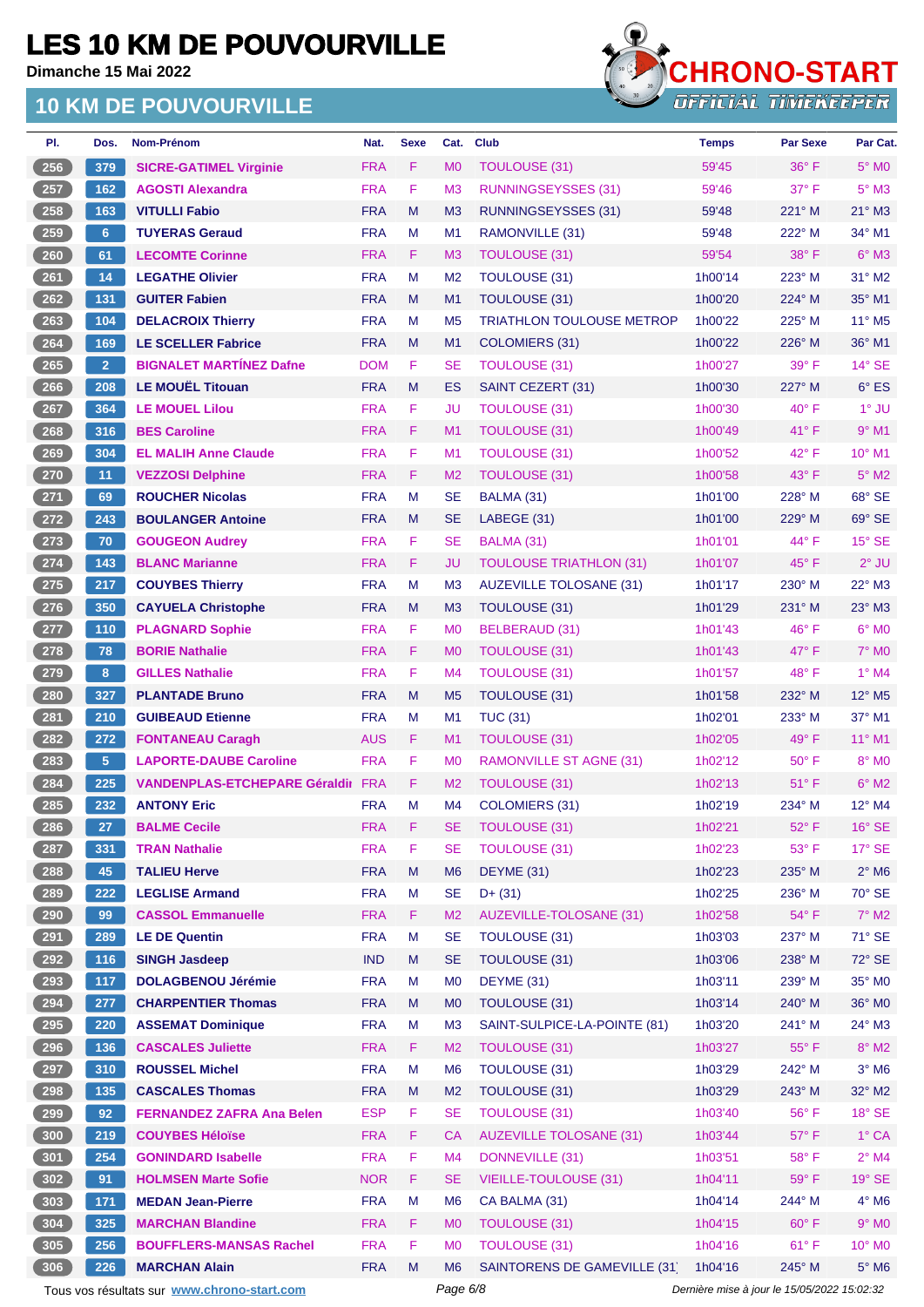**Dimanche 15 Mai 2022**



| PI. | Dos.           | Nom-Prénom                                  | Nat.       | <b>Sexe</b> | Cat.           | <b>Club</b>                       | <b>Temps</b>                                | <b>Par Sexe</b> | Par Cat.                   |
|-----|----------------|---------------------------------------------|------------|-------------|----------------|-----------------------------------|---------------------------------------------|-----------------|----------------------------|
| 307 | 98             | <b>ROSSIGNON Corentin</b>                   | <b>FRA</b> | M           | SE             | <b>TOULOUSE (31)</b>              | 1h04'24                                     | $246^\circ$ M   | $73^\circ$ SE              |
| 308 | 290            | <b>QUEYRIAUX Nicolas</b>                    | <b>FRA</b> | M           | <b>SE</b>      | <b>TOULOUSE (31)</b>              | 1h04'28                                     | 247° M          | 74° SE                     |
| 309 | 148            | ** Anonymat du Participant **               | <b>FRA</b> | M           | <b>SE</b>      | <b>TOULOUSE (31)</b>              | 1h04'37                                     | $248^\circ$ M   | 75° SE                     |
| 310 | $9$            | <b>GILLES Muriel</b>                        | <b>FRA</b> | F           | SE             | <b>TOULOUSE (31)</b>              | 1h04'53                                     | $62^{\circ}$ F  | $20^\circ$ SE              |
| 311 | 368            | <b>DANJEAN Manuel</b>                       | <b>FRA</b> | M           | SE             | <b>TOULOUSE (31)</b>              | 1h04'59                                     | $249^\circ$ M   | 76° SE                     |
| 312 | 10             | <b>DEJEAN Virginie</b>                      | <b>FRA</b> | F           | M <sub>0</sub> | <b>MURET (31)</b>                 | 1h05'01                                     | 63° F           | 11° MO                     |
| 313 | 19             | <b>URZAY Camille</b>                        | <b>FRA</b> | F.          | <b>SE</b>      | <b>TOULOUSE (31)</b>              | 1h05'02                                     | 64°F            | $21^\circ$ SE              |
| 314 | 82             | <b>PRIOLO Natacha</b>                       | <b>FRA</b> | F.          | M <sub>3</sub> | <b>RUNNINGSEYSSES (31)</b>        | 1h05'10                                     | 65°F            | $7^\circ$ M3               |
| 315 | 168            | <b>SENEJOUX Marion</b>                      | <b>FRA</b> | F.          | <b>SE</b>      | <b>TOULOUSE (31)</b>              | 1h05'10                                     | 66°F            | 22° SE                     |
| 316 | 57             | <b>MICHEL Igor</b>                          | <b>FRA</b> | M           | M <sub>0</sub> | <b>VENERQUE (31)</b>              | 1h05'13                                     | $250^\circ$ M   | 37° M0                     |
| 317 | 278            | <b>DURAND Daniel</b>                        | <b>FRA</b> | M           | M <sub>5</sub> | <b>LANTA (31)</b>                 | 1h05'19                                     | 251° M          | 13° M5                     |
| 318 | $\overline{7}$ | <b>LEBEAULT Mégane</b>                      | <b>FRA</b> | F.          | SE             | <b>TOULOUSE (31)</b>              | 1h05'28                                     | $67^\circ$ F    | 23° SE                     |
| 319 | 357            | <b>FORTIN Nicolas</b>                       | <b>FRA</b> | M           | M <sub>2</sub> | <b>TOULOUSE (31)</b>              | 1h05'36                                     | $252^{\circ}$ M | $33^\circ$ M2              |
| 320 | 204            | <b>BACH Nicole</b>                          | <b>FRA</b> | F.          | M <sub>5</sub> | SATUC <sub>(31)</sub>             | 1h05'54                                     | 68°F            | $2^{\circ}$ M <sub>5</sub> |
| 321 | 36             | <b>SABATHIER Marion</b>                     | <b>FRA</b> | F.          | M <sub>3</sub> | <b>BRUGUIERES (31)</b>            | 1h05'56                                     | $69^\circ$ F    | $8^\circ$ M3               |
| 322 | 32             | <b>BIROBENT Cecile</b>                      | <b>FRA</b> | F           | M <sub>2</sub> | ATHLE (31)                        | 1h05'56                                     | 70° F           | $9°$ M2                    |
| 323 | 271            | <b>MARTIN Estelle</b>                       | <b>FRA</b> | F.          | <b>SE</b>      | <b>TOULOUSE (31)</b>              | 1h06'11                                     | $71^\circ$ F    | 24° SE                     |
| 324 | 337            | <b>HUC Guillaume</b>                        | <b>FRA</b> | M           | <b>SE</b>      | <b>TOULOUSE (31)</b>              | 1h06'13                                     | 253° M          | 77° SE                     |
| 325 | 108            | <b>ARQUEY Jérémy</b>                        | <b>FRA</b> | M           | SE             | <b>TOULOUSE (31)</b>              | 1h06'19                                     | 254° M          | 78° SE                     |
| 326 | 174            | <b>OLIVIER Guy</b>                          | <b>FRA</b> | M           | M <sub>5</sub> | <b>TOULOUSE (31)</b>              | 1h06'21                                     | 255° M          | 14° M5                     |
| 327 | 63             | <b>GALERON Lea</b>                          | <b>FRA</b> | F.          | <b>SE</b>      | <b>TOULOUSE (31)</b>              | 1h06'22                                     | $72^{\circ}$ F  | $25^\circ$ SE              |
| 328 | 315            | <b>VO THALH Anne Lise</b>                   | <b>FRA</b> | F           | M <sub>2</sub> | <b>TOULOUSE (31)</b>              | 1h06'35                                     | $73^\circ$ F    | 10° M2                     |
| 329 | 48             | <b>REMAUD Julie</b>                         | <b>FRA</b> | F.          | ES             | SAINT-JEAN (31)                   | 1h06'37                                     | 74° F           | $2^{\circ}$ ES             |
| 330 | 125            | <b>GUITARD Marie-Salomé</b>                 | <b>FRA</b> | F.          | ES             | <b>VILLENEUVE TOLOSANE (31)</b>   | 1h06'40                                     | $75^{\circ}$ F  | $3°$ ES                    |
| 331 | 347            | <b>ASTEGNO Emma</b>                         | <b>FRA</b> | F.          | <b>ES</b>      | TOULOUSE (31)                     | 1h07'17                                     | 76°F            | $4^\circ$ ES               |
| 332 | 46             | <b>PESCHES Robert</b>                       | <b>FRA</b> | M           | M <sub>6</sub> | DEYME (31)                        | 1h07'20                                     | $256^\circ$ M   | $6^\circ$ M6               |
| 333 | 218            | <b>COUYBES Charlotte</b>                    | <b>FRA</b> | F.          | СA             | <b>AUZEVILLE TOLOSANE (31)</b>    | 1h07'23                                     | $77^\circ$ F    | $2°$ CA                    |
| 334 | 257            | <b>BARKA Lucile</b>                         | <b>FRA</b> | F           | <b>SE</b>      | <b>TOULOUSE (31)</b>              | 1h07'34                                     | $78^{\circ}$ F  | $26^\circ$ SE              |
| 335 | 369            |                                             | <b>FRA</b> |             | <b>SE</b>      | TOULOUSE (31)                     |                                             |                 | 79° SE                     |
|     |                | <b>PUJOL Mathieu</b>                        | <b>FRA</b> | M<br>F      | <b>SE</b>      | <b>TOULOUSE (31)</b>              | 1h07'34                                     | 257° M<br>79° F | 27° SE                     |
| 336 | 324            | <b>DARDARI Alix</b>                         |            |             |                |                                   | 1h07'58                                     |                 |                            |
| 337 | 351            | <b>DU ROY Guillaume</b>                     | <b>FRA</b> | M           | <b>SE</b>      | <b>TOULOUSE (31)</b>              | 1h08'01                                     | 258° M          | 80° SE                     |
| 338 | 215            | <b>ROSE Frédéric</b>                        | <b>FRA</b> | M           | M1             | <b>RAMONVILLE SAINT AGNE (31)</b> | 1h08'29                                     | 259° M          | 38° M1                     |
| 339 | 52             | ** Anonymat du Participant **               | <b>FRA</b> | F           | M <sub>0</sub> | <b>TOULOUSE (31)</b>              | 1h08'33                                     | 80°F            | 12° MO                     |
| 340 | 39             | <b>LAVOCAT Michel</b>                       | <b>FRA</b> | M           | M7             | <b>MADAGASCAR ENERGIE (31)</b>    | 1h08'40                                     | 260° M          | $3°$ M7                    |
| 341 | 258            | <b>MANTELLO Francoise</b>                   | <b>FRA</b> | F           | M <sub>5</sub> | <b>SEILH (31)</b>                 | 1h08'40                                     | 81°F            | $3^\circ$ M <sub>5</sub>   |
| 342 | 21             | <b>MARTY Alize</b>                          | <b>FRA</b> | F           | <b>SE</b>      | <b>TOULOUSE (31)</b>              | 1h08'50                                     | 82°F            | 28° SE                     |
| 343 | 3 <sup>°</sup> | <b>BIGNALET Pierre-Alain</b>                | <b>FRA</b> | M           | M <sub>2</sub> | TOULOUSE (31)                     | 1h09'04                                     | 261° M          | 34° M2                     |
| 344 | 250            | <b>BOUISSOU Karine</b>                      | <b>FRA</b> | F           | M <sub>2</sub> | PECHBUSQUE (31)                   | 1h09'39                                     | 83° F           | 11° M2                     |
| 345 | 293            | <b>GASTON Julie</b>                         | <b>FRA</b> | F.          | M1             | <b>TOULOUSE (31)</b>              | 1h09'56                                     | 84°F            | $12^{\circ}$ M1            |
| 346 | 287            | <b>BOUBIA Leila</b>                         | <b>FRA</b> | F           | M <sub>2</sub> | BLAGNAC (31)                      | 1h10'11                                     | 85°F            | 12° M2                     |
| 347 | 200            | <b>TEULIER Christine</b>                    | <b>FRA</b> | F.          | M <sub>5</sub> | SA TOULOUSE UC (31)               | 1h10'15                                     | 86°F            | $4^\circ$ M5               |
| 348 | 133            | <b>SAUNAL Marie-Amélie</b>                  | <b>FRA</b> | F           | M <sub>0</sub> | CASTANET-TOLOSAN (31)             | 1h10'18                                     | 87°F            | 13° MO                     |
| 349 | 361            | <b>MASIERO Louise</b>                       | <b>FRA</b> | F.          | M7             | <b>TOULOUSE (31)</b>              | 1h10'36                                     | 88°F            | $1^\circ$ M7               |
| 350 | 296            | <b>MAISONNIER Didier</b>                    | <b>FRA</b> | M           | M <sub>6</sub> | <b>TOULOUSE (31)</b>              | 1h10'42                                     | 262° M          | $7^\circ$ M6               |
| 351 | 345            | <b>CAMPOSANO Fabien</b>                     | <b>FRA</b> | M           | <b>ES</b>      | TOULOUSE (31)                     | 1h11'08                                     | 263° M          | $7^\circ$ ES               |
| 352 | 100            | <b>BONNET Jean Paul</b>                     | <b>FRA</b> | M           | M <sub>5</sub> | LES SEMELLES DE PLOMB (31)        | 1h12'02                                     | $264^\circ$ M   | 15° M5                     |
| 353 | 47             | <b>VACCHINA Auguste</b>                     | <b>FRA</b> | M           | M10            | <b>BLAGNAC (31)</b>               | 1h12'04                                     | 265° M          | 1° M10                     |
| 354 | 300            | <b>BROCAS Pierre</b>                        | <b>FRA</b> | M           | M <sub>6</sub> | TOULOUSE (31)                     | 1h12'20                                     | 266° M          | $8^\circ$ M6               |
| 355 | 106            | <b>ROLS Anais</b>                           | <b>FRA</b> | F           | <b>SE</b>      | NARBONNE (11)                     | 1h14'39                                     | 89°F            | 29° SE                     |
| 356 | 362            | <b>GARDES Victor</b>                        | <b>FRA</b> | M           | M <sub>8</sub> | <b>ODARS (31)</b>                 | 1h16'21                                     | 267° M          | $1^\circ$ M8               |
| 357 | 302            | <b>BINCOLETTO André</b>                     | <b>FRA</b> | M           | M <sub>8</sub> | TOULOUSE (31)                     | 1h18'23                                     | 268° M          | $2^\circ$ M <sub>8</sub>   |
|     |                | Tous vos résultats sur www.chrono-start.com |            |             | Page 7/8       |                                   | Dernière mise à jour le 15/05/2022 15:02:32 |                 |                            |